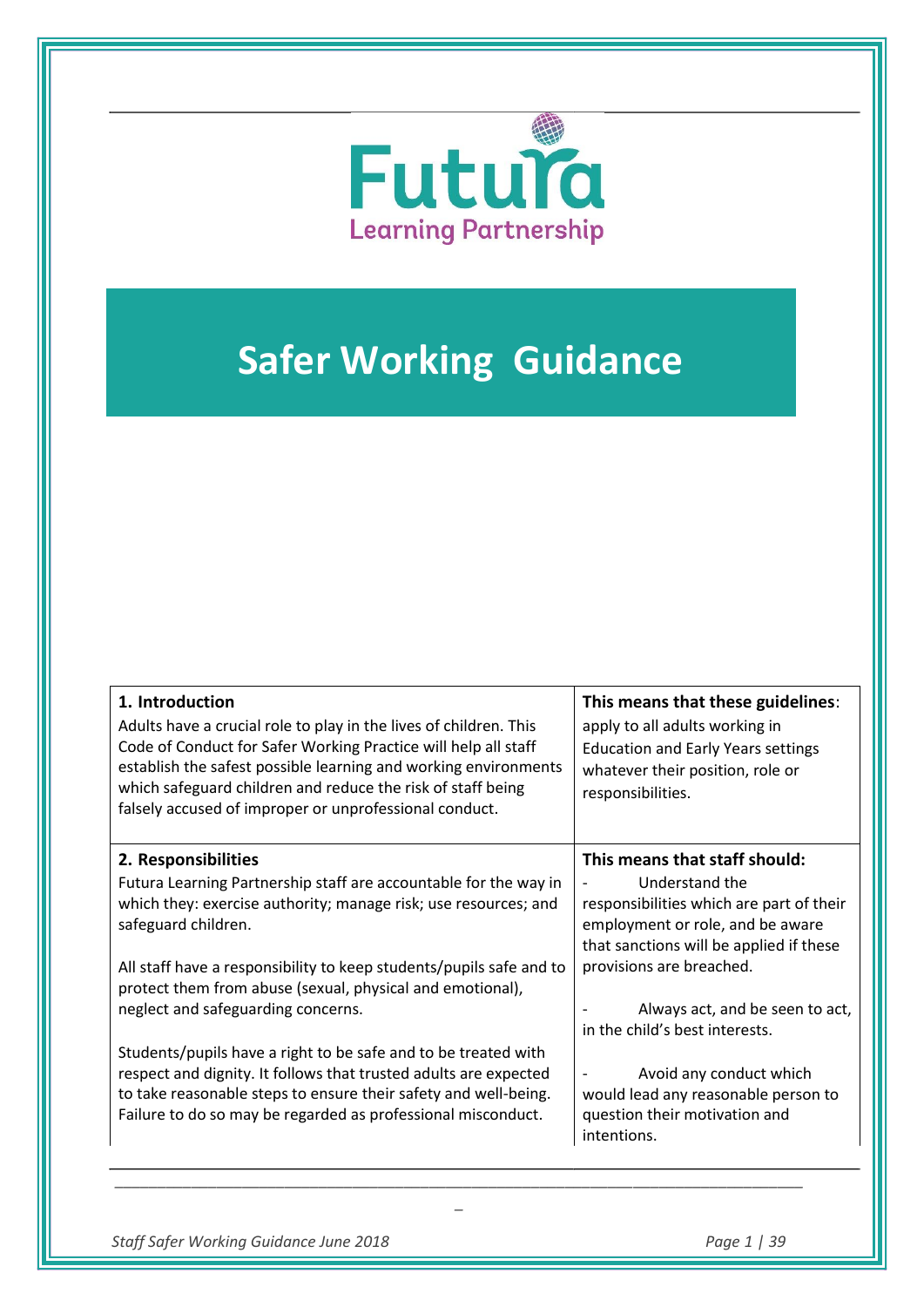# **1 INTRODUCTION**

Adults have a crucial role to play in the lives of children. Each section provides general guidance about a particular aspect of work and, in the right hand column, specific guidance about which behaviours should be avoided and which are recommended.

Some settings will have additional responsibilities arising from their regulations (e.g. Early Years Foundation Stage (EYFS), Quality Standards) or their responsibility towards young people over the age of 18. Not all sections of the guidance will, therefore, be relevant to all educational establishments within the trust.

*\_\_\_\_\_\_\_\_\_\_\_\_\_\_\_\_\_\_\_\_\_\_\_\_\_\_\_\_\_\_\_\_\_\_\_\_\_\_\_\_\_\_\_\_\_\_\_\_\_\_\_\_\_\_\_\_\_\_\_\_\_\_\_\_\_\_\_\_\_\_\_\_\_\_\_\_\_\_\_\_\_ \_* 

*Staff Safer Working Guidance June 2018 Page 2 | 39*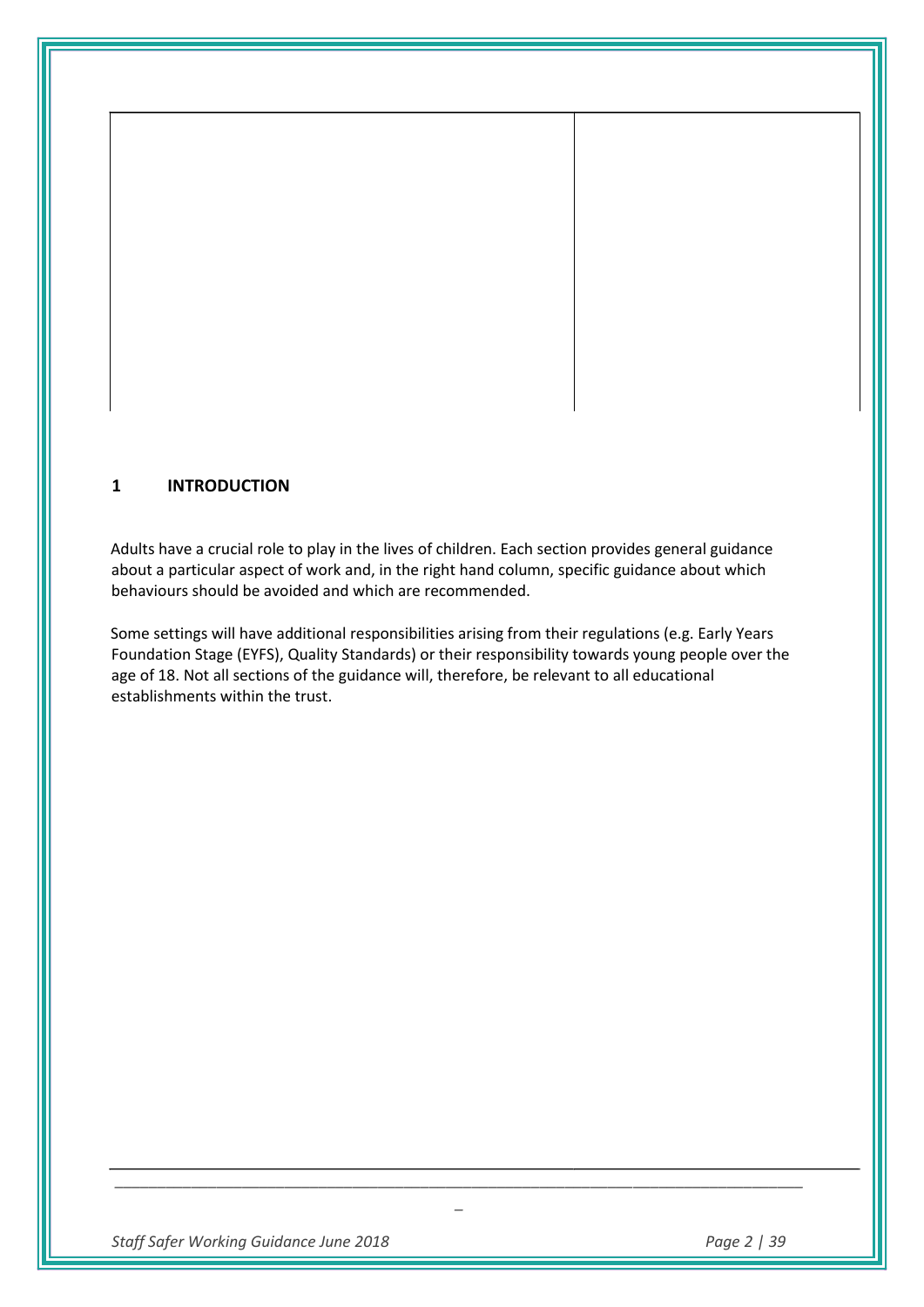| The safeguarding culture of a school is, in part, exercised                                                                           | Take responsibility for their<br>$\overline{\phantom{a}}$         |
|---------------------------------------------------------------------------------------------------------------------------------------|-------------------------------------------------------------------|
| through the development of respectful, caring and professional                                                                        | own                                                               |
| relationships between adults and students/pupils and behaviour                                                                        | actions and behaviour                                             |
| by the adult that demonstrates integrity, maturity and good                                                                           |                                                                   |
| judgement.                                                                                                                            |                                                                   |
| The public, local authorities, employers and parents/carers will                                                                      | This means that Futura Learning                                   |
| have expectations about the nature of professional involvement                                                                        | Partnership should:                                               |
| in the lives of children. When individuals accept a role working                                                                      | Promote a culture of openness<br>and support.                     |
| in an education setting they should understand and<br>acknowledge the responsibilities and trust involved in that role.               |                                                                   |
|                                                                                                                                       | Ensure that systems are in                                        |
| Futura Learning Partnership has a duty of care towards their                                                                          | place for concerns to be raised.                                  |
| employees and others under Health and Safety legislation which                                                                        | Ensure that adults are not                                        |
| requires them to take steps to provide a safe working<br>environment for them.                                                        | placed in situations which render them                            |
|                                                                                                                                       | particularly vulnerable.                                          |
| Legislation also imposes a duty on employees to take care of                                                                          |                                                                   |
| themselves and anyone else who may be affected by their                                                                               | Ensure that all adults are<br>aware of expectations, policies and |
| actions or failings. An employer's Health and Safety duties and<br>the adults' responsibilities towards children should not conflict. | procedures.                                                       |
| Safe practice can be demonstrated through the use and                                                                                 |                                                                   |
| implementation of these guidelines.                                                                                                   | This means that Futura Learning                                   |
|                                                                                                                                       | <b>Partnership and Governing Bodies</b>                           |
|                                                                                                                                       | should:                                                           |
|                                                                                                                                       | ensure that appropriate                                           |
|                                                                                                                                       | safeguarding and child protection                                 |
|                                                                                                                                       | policies and procedures are                                       |
|                                                                                                                                       | distributed, adopted, implemented                                 |
|                                                                                                                                       | and monitored.                                                    |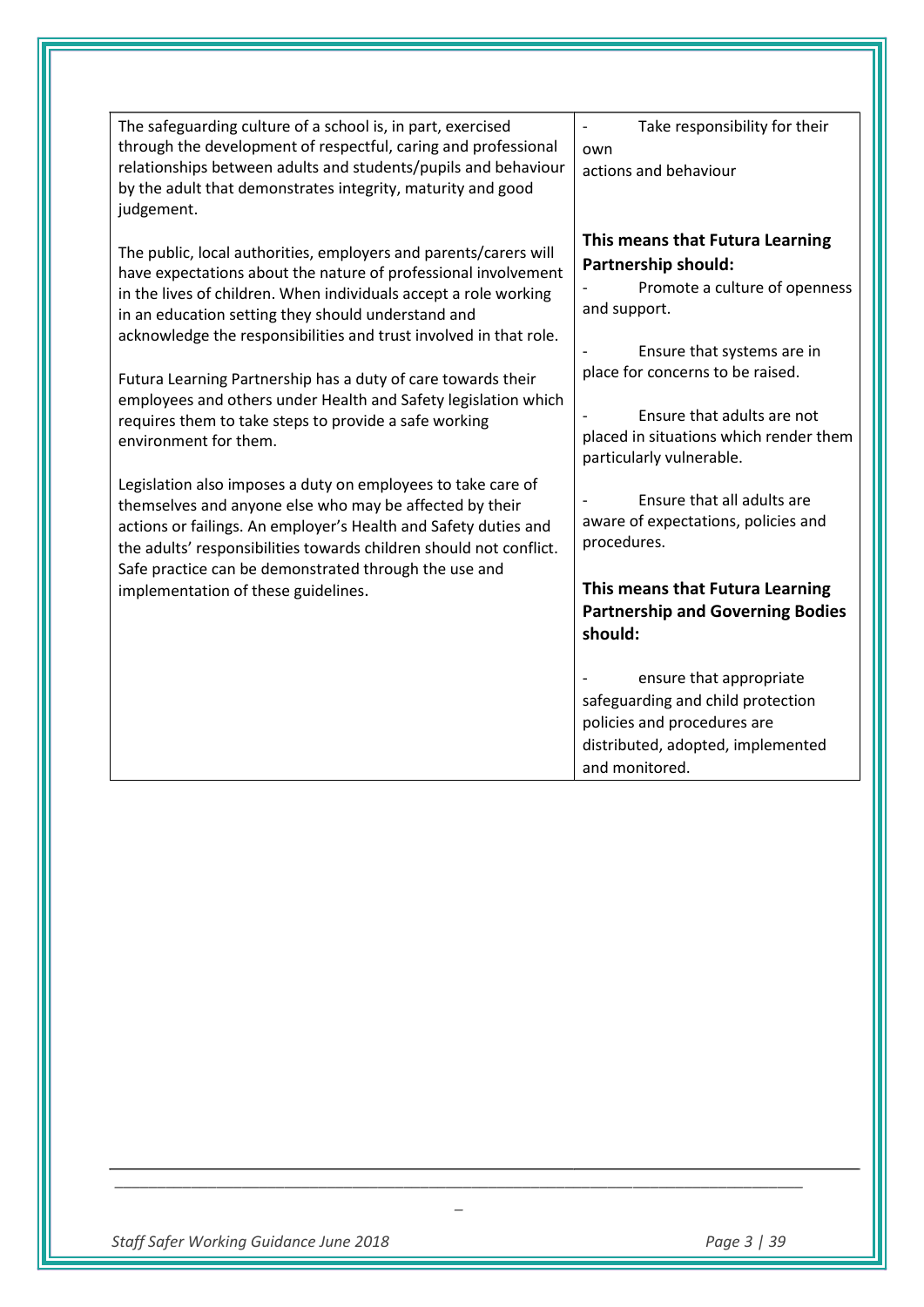#### **3. Making professional judgements**

This guidance does not provide a complete checklist of what is, or is not, appropriate behaviour for staff. It does highlight however, behaviour which is illegal, inappropriate or inadvisable.

There will be rare occasions and circumstances in which staff have to make decisions or take action in the best interest of a student/pupil which could contravene this guidance or where no guidance exists. Individuals are expected to make judgements about their behaviour in order to secure the best interests and welfare of the students/pupils in their charge and, in so doing, will be seen to be acting reasonably. These judgements should always be recorded and shared with a manager.

Adults should always consider whether their actions are warranted, proportionate, safe and applied equitably.

# **This means that where no specific guidance exists staff should:**

Discuss the circumstances that informed their action, or their proposed action, with their line manager or, where appropriate, the school's Designated Safeguarding Lead. This will help to ensure that the safest practices are employed and reduce the risk of actions being misinterpreted.

Always discuss any misunderstanding, accidents or threats with the

Principal/Headteacher or Designated Safeguarding Lead.

- Always record discussions and actions taken with their justifications.

Record any areas of disagreement and, if necessary refer to another agency/the LA/Ofsted/TRA/other Regulatory Body.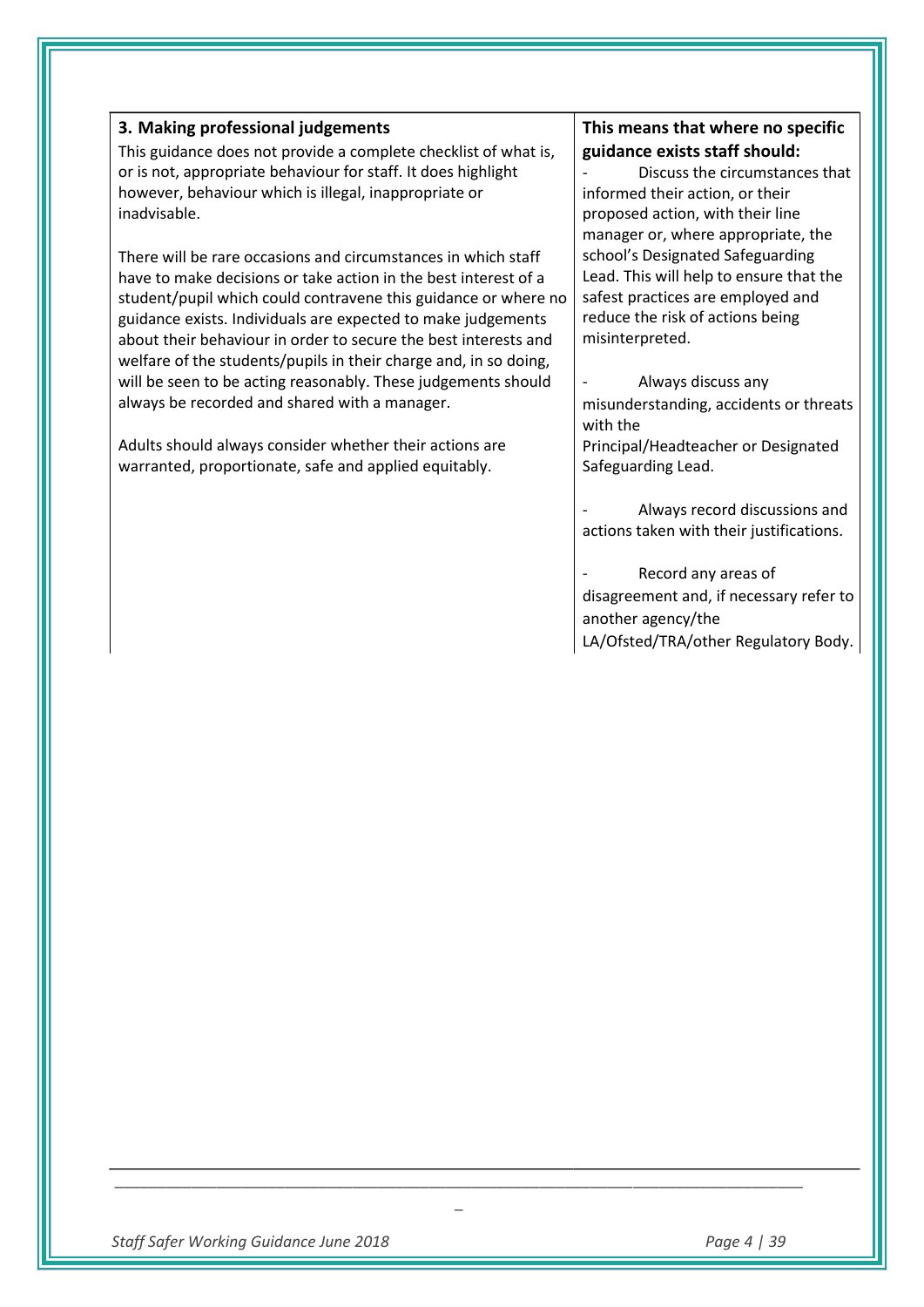| 4. Power and positions of trust and authority<br>As a result of their knowledge, position and/or the authority<br>invested in their role, all those working with children in a school<br>or education setting are in a position of trust in relation to all<br>students/pupils on the roll.                                                                                                                                                | This means that staff should not:<br>Use their position to gain<br>access to information for their own<br>advantage and/or a student/pupil's or<br>family's detriment.                                 |
|--------------------------------------------------------------------------------------------------------------------------------------------------------------------------------------------------------------------------------------------------------------------------------------------------------------------------------------------------------------------------------------------------------------------------------------------|--------------------------------------------------------------------------------------------------------------------------------------------------------------------------------------------------------|
| The relationship between a member of staff working with a<br>student/pupil is one in which the adult has a position of power<br>or influence. It is vital for adults to understand this power; that<br>the relationship cannot be one between equals and the<br>responsibility they must exercise as a consequence.<br>The potential for exploitation and harm of vulnerable<br>students/pupils means that adults have a responsibility to | Use their power to intimidate,<br>threaten, coerce or undermine<br>students/pupils.<br>Use their status and standing<br>to form or promote relationships with<br>students/pupils which are of a sexual |
| ensure that an unequal balance of power is not used for<br>personal advantage or gratification.<br>Staff should always maintain appropriate professional                                                                                                                                                                                                                                                                                   | nature, or which may become so.                                                                                                                                                                        |
| boundaries, avoid behaviour which could be misinterpreted by<br>others and report and record any such incident.<br>Where a person aged 18 or over is in a position of trust with a<br>child under 18, it is an offence (Sexual Offences Act 2013) for                                                                                                                                                                                      |                                                                                                                                                                                                        |
| that person to engage in sexual activity with or in the presence<br>of that child, or to cause or incite that child to engage in or<br>watch sexual activity.<br>Where a person aged 18 or over is in a position of trust                                                                                                                                                                                                                  |                                                                                                                                                                                                        |
| established with a person who has only recently left the school,<br>any attempt to engage in sexual activity with that person will be<br>a cause for concern and will be treated as a breach of trust<br>established in that prior relationship                                                                                                                                                                                            |                                                                                                                                                                                                        |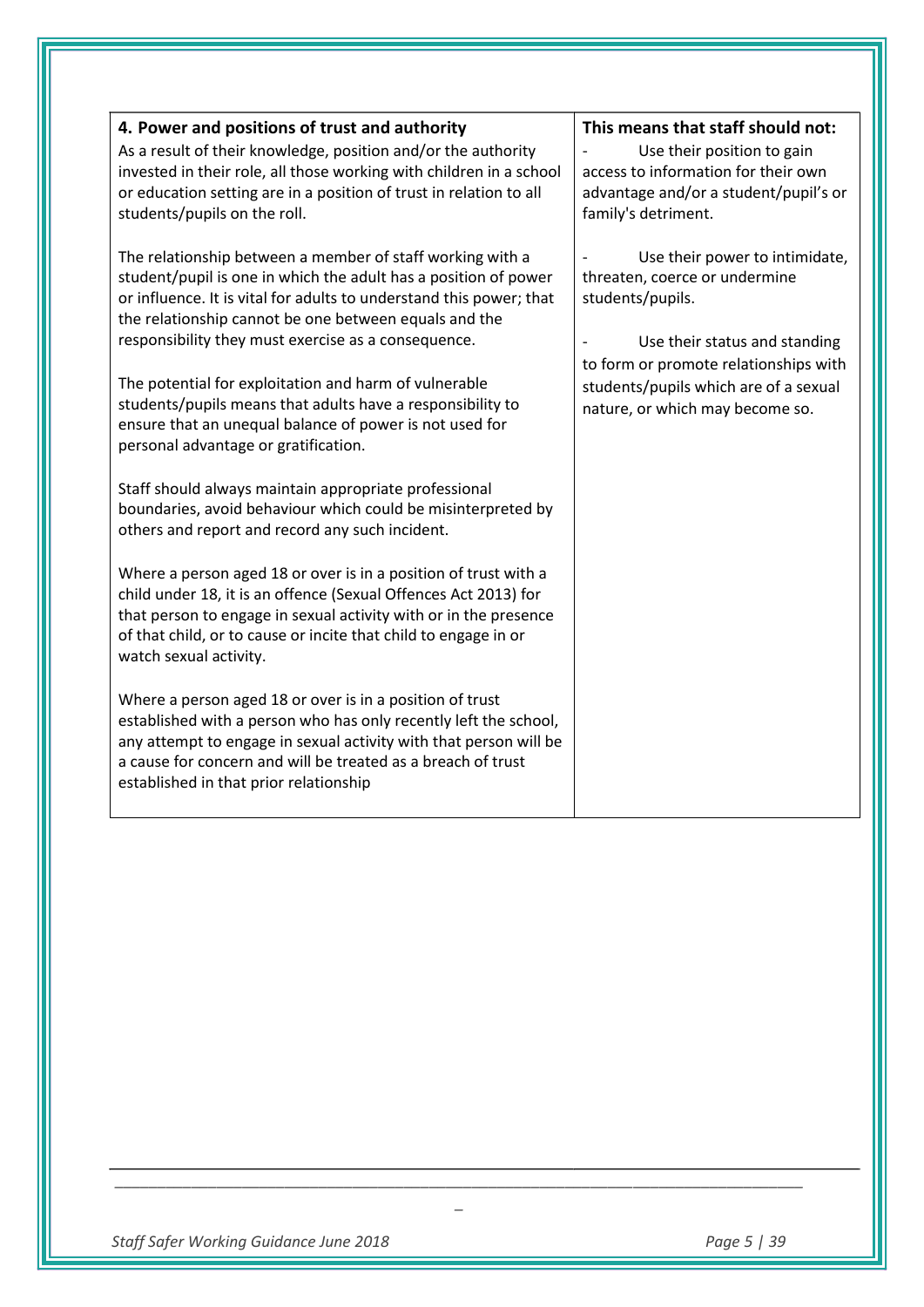#### **5. Confidentiality**

The storing and processing of personal information is governed by the General Data Protection Regulation. The trust provides clear advice to staff about their responsibilities under this legislation so that, when considering sharing confidential information, those principles should apply. This advice and guidance can be found in the Futura Learning Partnership Data Protection Policy.

Staff may have access to confidential information about students/pupils and their families which must be kept confidential at all times and only shared when legally permissible to do so and in the interest of the child. Records should only be shared with those who have a legitimate professional need to see them.

Staff should never use confidential or personal information about a student/pupil or her/his family for their own, or others

#### **This means that staff:**

Need to know the name of their local Designated Safeguarding Lead (DSL) and be familiar with LSCB child protection procedures and guidance (this information will be provided as part of an employee's induction when they join the school).

Are expected to treat information they receive about students/pupils and families in a discreet and confidential manner.

Should seek advice from a senior manager (Designated Safeguarding Lead) if they are in any doubt about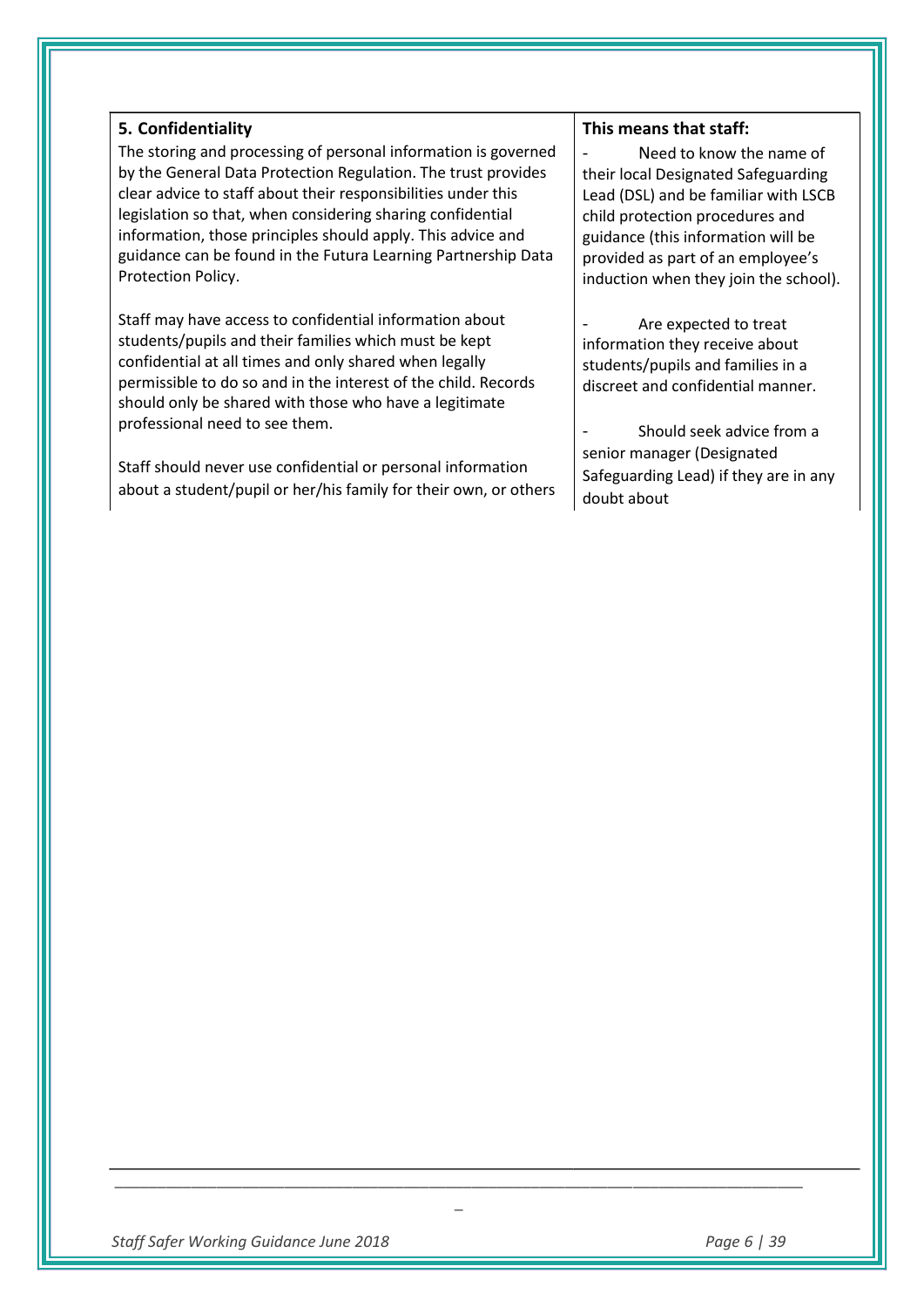| advantage (including that of partners, friends, relatives or other<br>organisations). Information must never be used to intimidate,<br>humiliate, or embarrass the child.                                                                                                                                                | sharing information they hold or which<br>has been requested of them.         |
|--------------------------------------------------------------------------------------------------------------------------------------------------------------------------------------------------------------------------------------------------------------------------------------------------------------------------|-------------------------------------------------------------------------------|
| Confidential information should never be used casually in                                                                                                                                                                                                                                                                | Need to be clear about when<br>information can/ must be shared and            |
| conversation or shared with any person other than on a needto-<br>know basis. In circumstances where the student/pupil's identity                                                                                                                                                                                        | in what circumstances.                                                        |
| does not need to be disclosed the information should be used<br>anonymously.                                                                                                                                                                                                                                             | Need to know the procedures<br>for responding to allegations against<br>staff |
| There are some circumstances in which a member of staff may<br>be expected to share information about a student/pupil, for<br>example when abuse is alleged or suspected. In such cases,                                                                                                                                 | and to whom any concerns or<br>allegations should be reported.                |
| individuals have a responsibility to pass information on without                                                                                                                                                                                                                                                         | Need to ensure that where                                                     |
| delay, but only to those with designated safeguarding                                                                                                                                                                                                                                                                    | personal information is recorded using                                        |
| responsibilities.                                                                                                                                                                                                                                                                                                        | modern technologies that systems and                                          |
| If a child $-$ or their parent / carer $-$ makes a disclosure regarding<br>abuse or neglect, the member of staff should follow the setting's<br>procedures. The adult should not promise confidentiality to a<br>child or parent/carer, but should give reassurance that the<br>information will be treated sensitively. | devices are kept secure.                                                      |
| Additionally, concerns and allegations about adults should be<br>treated as confidential and passed to the Principal/Headteacher<br>without delay.                                                                                                                                                                       |                                                                               |
| If a member of staff is in any doubt about whether to share<br>information or keep it confidential he or she should seek<br>guidance from their Designated Safeguarding Lead (this<br>information will be provided as part of an employee's induction).                                                                  |                                                                               |
| Any media or legal enquiries should be passed to senior<br>management.                                                                                                                                                                                                                                                   |                                                                               |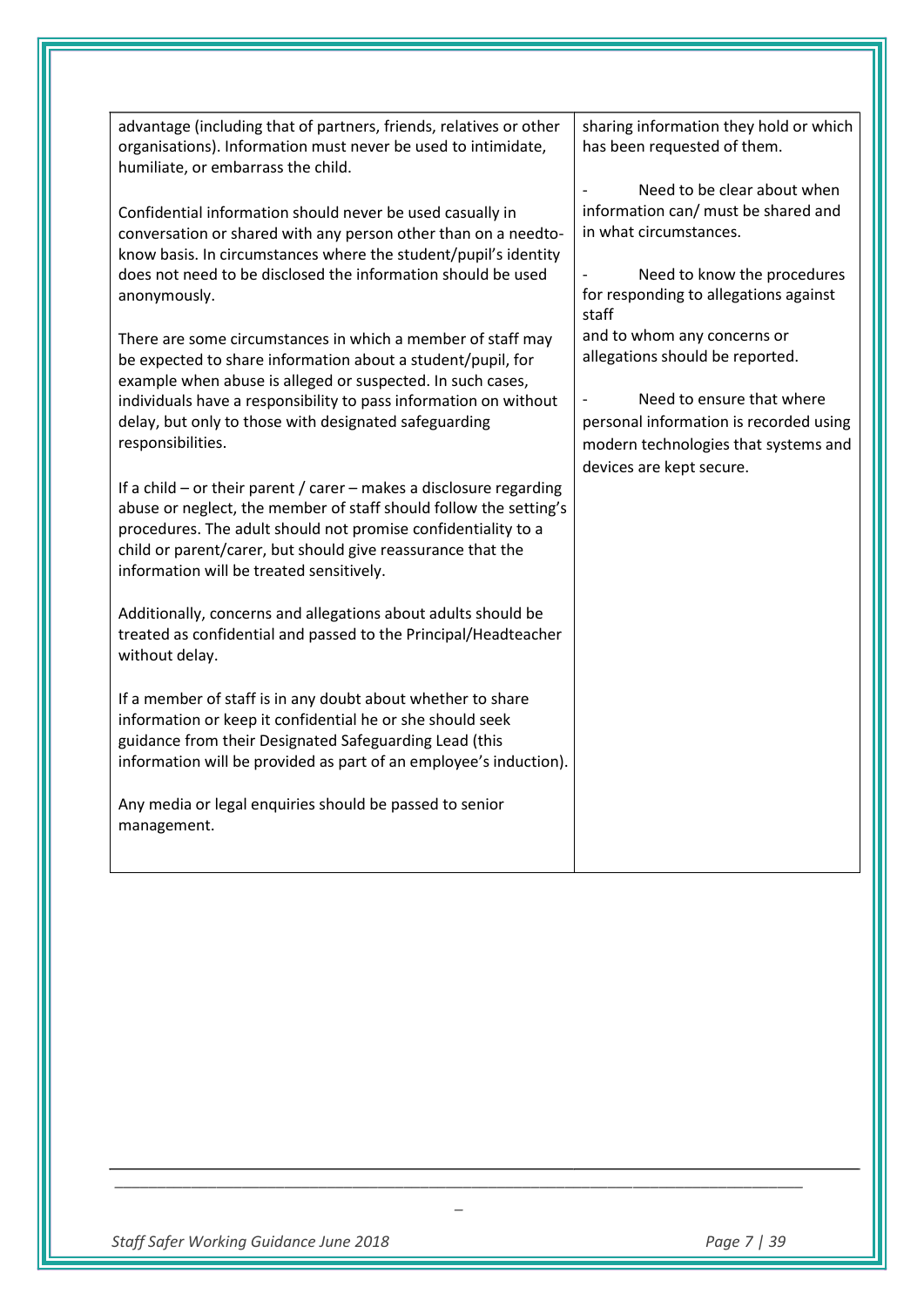| 6. Standards of behaviour                                                                                                                                                                                                                                                                                                                                                                                                                                   | This means that staff should not:                                                                                                                                                      |
|-------------------------------------------------------------------------------------------------------------------------------------------------------------------------------------------------------------------------------------------------------------------------------------------------------------------------------------------------------------------------------------------------------------------------------------------------------------|----------------------------------------------------------------------------------------------------------------------------------------------------------------------------------------|
| All staff have a responsibility to maintain public confidence in<br>their ability to safeguard the welfare and best interests of<br>children. They should adopt high standards of personal conduct<br>in order to maintain confidence and respect of the general<br>public and those with whom they work.                                                                                                                                                   | Behave in a manner which<br>would lead any reasonable person to<br>question their suitability to work with<br>children or to act as an appropriate<br>role model.                      |
| There may be times where an individual's actions in their<br>personal life come under scrutiny from the community, the<br>media or public authorities, including with regard to their own<br>children, or children or adults in the community. Staff should be<br>aware that their behaviour, either in or out of the workplace,<br>could compromise their position within the work setting in<br>relation to the protection of children, loss of trust and | Behave in such a way where<br>private interests and behaviour conflict<br>with public duty/ professional<br>standards such as drink driving.                                           |
| confidence, or bringing the employer into disrepute. Such<br>behaviour may also result in -, prohibition from teaching by the<br>TRA, a bar from engaging in regulated activity, or action by<br>another relevant regulatory body.                                                                                                                                                                                                                          | Make, or encourage others to<br>make sexual remarks to, or about, a<br>student/pupil.                                                                                                  |
| Disqualification Under The Childcare Act 2006 updated<br>September 2018.                                                                                                                                                                                                                                                                                                                                                                                    | Use inappropriate language to<br>or in the presence of students/pupils.                                                                                                                |
| A disqualified person is prohibited from providing relevant early<br>or later year's childcare as defined in the Childcare Act 2006 or<br>being directly concerned in the management of such childcare.                                                                                                                                                                                                                                                     | Discuss their personal or<br>sexual relationships with or in the<br>presence of students/pupils.                                                                                       |
| Schools and private childcare settings are also prohibited from<br>employing a disqualified person in respect of relevant early or<br>later years childcare.                                                                                                                                                                                                                                                                                                | Make (or encourage others to<br>make) unprofessional personal<br>comments which scapegoat, demean<br>or humiliate, or might be interpreted<br>as such.                                 |
|                                                                                                                                                                                                                                                                                                                                                                                                                                                             | This means that staff should:<br>Be aware that behaviour by<br>themselves may impact on their work<br>with children.                                                                   |
|                                                                                                                                                                                                                                                                                                                                                                                                                                                             | If you consider you could be<br>disqualified under the Childcare Act<br>2006 you must inform the school /<br>trust.                                                                    |
|                                                                                                                                                                                                                                                                                                                                                                                                                                                             | If your circumstances change in the<br>future, including any cautions,<br>convictions that may affect your<br>suitability to care for children, you<br>must inform the school / trust. |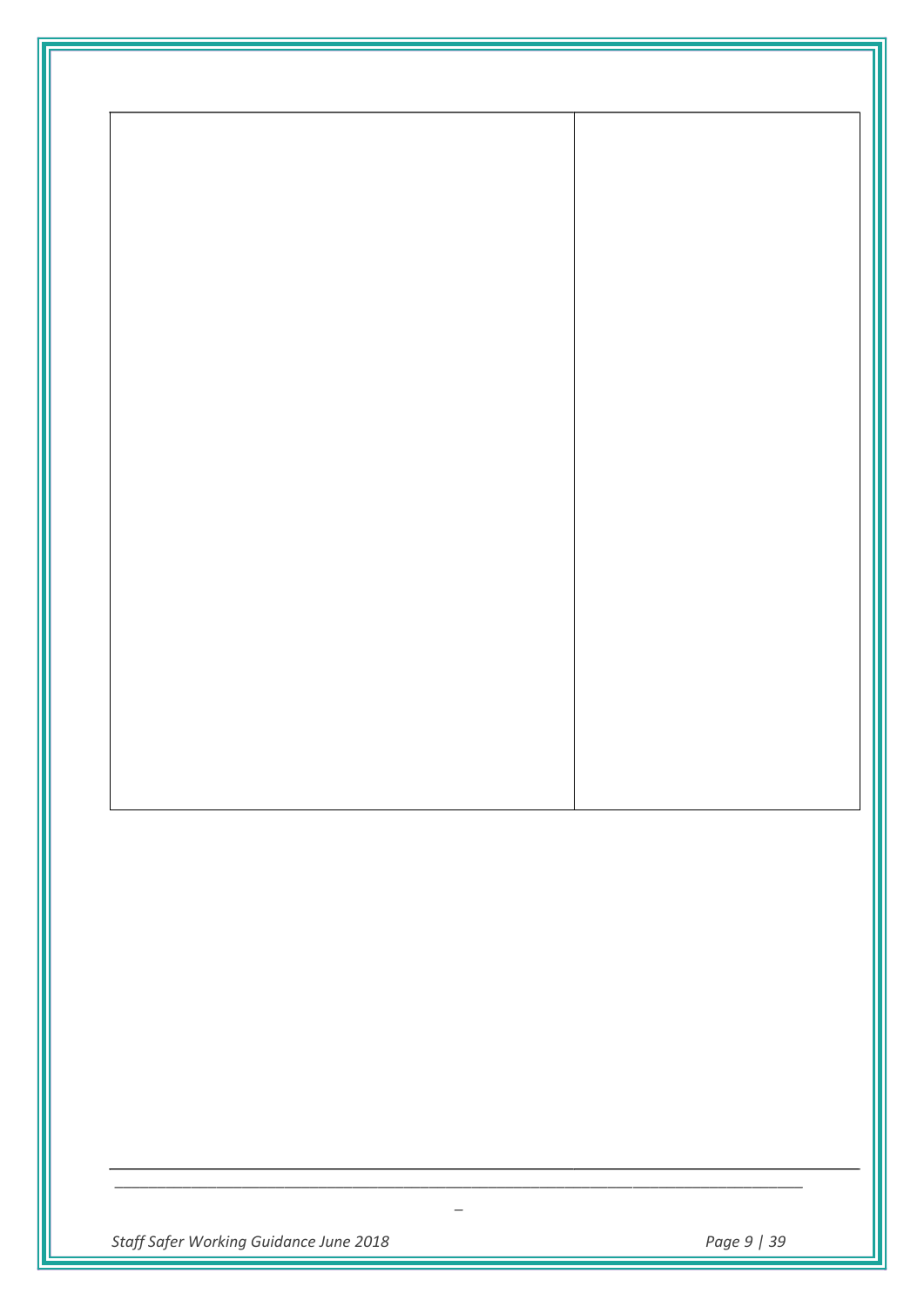| 7. Dress and appearance<br>A person's dress and appearance are matters of personal choice<br>and self-expression and some individuals will wish to exercise<br>their own cultural customs. However, staff should select a<br>manner of dress and appearance appropriate to their<br>professional role and which may be necessarily different to that<br>adopted in their personal life. Smart and professional<br>appearance is expected at all times by staff.<br>Staff should ensure they are dressed decently, safely and<br>appropriately for the tasks they undertake. Those who dress or<br>appear in a manner which could be viewed as offensive or<br>inappropriate will render themselves vulnerable to criticism or<br>allegation. | This means that staff should wear<br>clothing which:<br>Promotes a positive and<br>professional image.<br>Is appropriate to their role.<br>$\overline{\phantom{a}}$<br>Is not likely to be viewed as<br>offensive, revealing, or sexually<br>provocative.<br>Does not distract, cause<br>embarrassment or give rise to<br>misunderstanding. |
|----------------------------------------------------------------------------------------------------------------------------------------------------------------------------------------------------------------------------------------------------------------------------------------------------------------------------------------------------------------------------------------------------------------------------------------------------------------------------------------------------------------------------------------------------------------------------------------------------------------------------------------------------------------------------------------------------------------------------------------------|---------------------------------------------------------------------------------------------------------------------------------------------------------------------------------------------------------------------------------------------------------------------------------------------------------------------------------------------|
| Staff should familiarise themselves with the Futura Learning<br>Partnership Dress Code - See Section 5                                                                                                                                                                                                                                                                                                                                                                                                                                                                                                                                                                                                                                       | Is absent of any political or<br>otherwise contentious slogans.                                                                                                                                                                                                                                                                             |
|                                                                                                                                                                                                                                                                                                                                                                                                                                                                                                                                                                                                                                                                                                                                              | Is not considered to be<br>discriminatory.<br>Is compliant with professional<br>standards.<br>See Section 5 for the Futura Learning<br>Partnership Dress<br>Code                                                                                                                                                                            |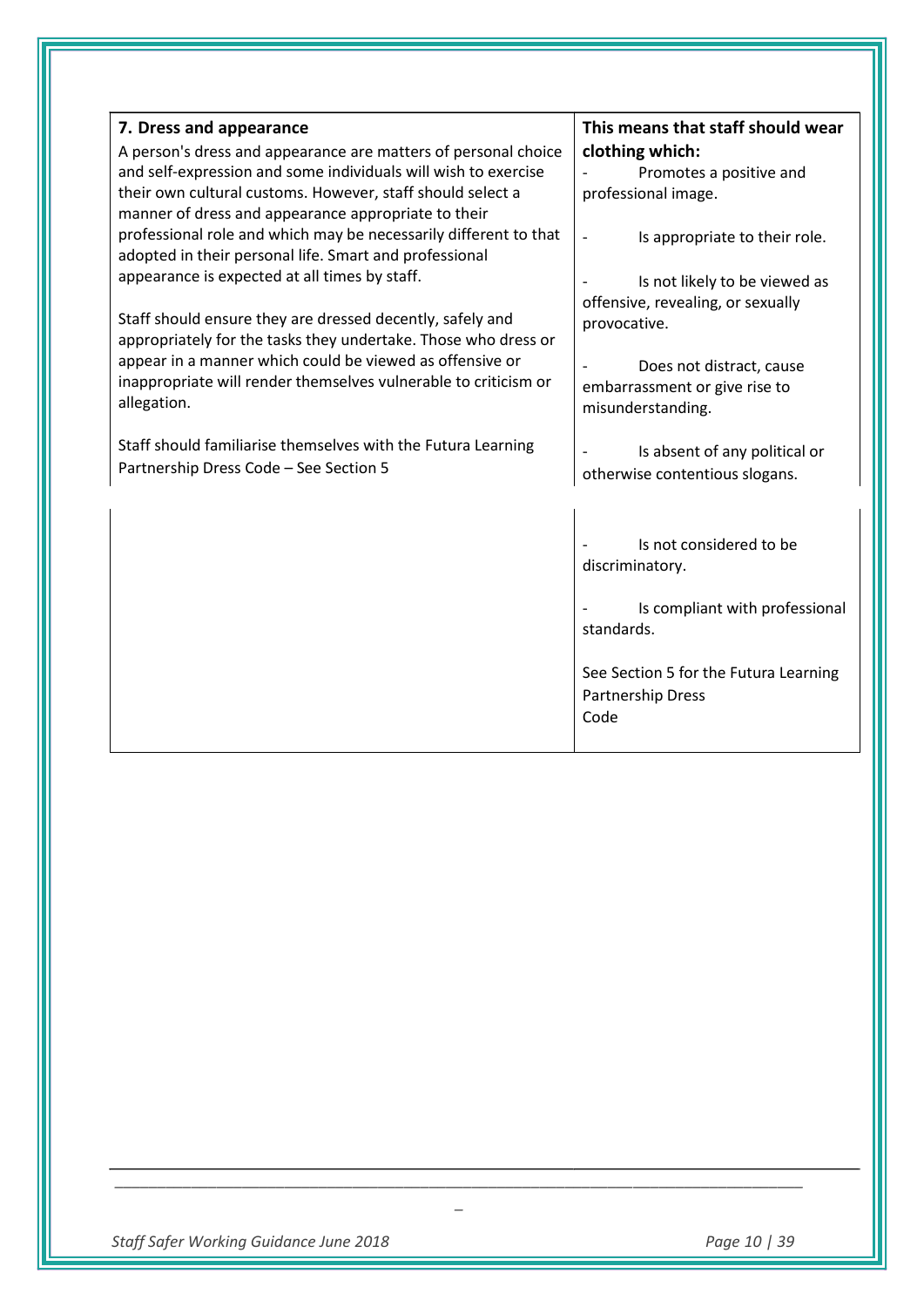| 8. Gifts, rewards, favouritism and exclusion                                                                                             | This means that staff should:                                       |
|------------------------------------------------------------------------------------------------------------------------------------------|---------------------------------------------------------------------|
| Schools will have policies in place regarding the giving of gifts or<br>rewards to students/pupils and the receiving of gifts from them  | Be aware of and understand                                          |
| or their parents/carers; staff should ensure they are aware of                                                                           | their school's relevant policies, e.g.                              |
| and understand what is expected of them.                                                                                                 | rewarding positive behaviour,<br>behaviour policy.                  |
|                                                                                                                                          |                                                                     |
| Staff need to take care that they do not accept any gift that                                                                            | Ensure that gifts received or                                       |
| might be construed as a bribe by others, or lead the giver to                                                                            | given in situations which may be                                    |
| expect preferential treatment.                                                                                                           | misconstrued are declared and                                       |
|                                                                                                                                          | recorded.                                                           |
| There are occasions when students/pupils or parents/carers                                                                               |                                                                     |
| wish to pass small tokens of appreciation to staff e.g. at                                                                               | Only give gifts to a                                                |
| Christmas or as a thank-you and this is usually acceptable.<br>However, it is unacceptable to receive gifts on a regular basis or        | student/pupil as part of an agreed                                  |
| of any significant value. Any member of staff concerned about                                                                            | reward system.                                                      |
| whether they or their colleagues may be at risk of giving or                                                                             |                                                                     |
| receiving a bribe (financial or otherwise) should contact the                                                                            | Where giving gifts other than<br>as above, ensure that these are of |
| Principal/Headteacher.                                                                                                                   | insignificant value and given to all                                |
|                                                                                                                                          | students/pupils equally.                                            |
| Similarly, it is inadvisable to give such personal gifts to                                                                              |                                                                     |
| students/pupils or their families. This could be interpreted as a                                                                        | Ensure that all selection                                           |
| gesture either to bribe or groom. It might also be perceived that<br>a 'favour' of some kind is expected in return. It is acceptable for | processes of students/pupils are fair                               |
| staff to offer prizes of small value in certain tasks or                                                                                 | and these are undertaken and agreed                                 |
| competitions.                                                                                                                            | by more than one member of staff.                                   |
|                                                                                                                                          |                                                                     |
| Any reward given to a student/pupil should be small in value,                                                                            | Ensure that they do not                                             |
| accordance with agreed practice, consistent with the school's                                                                            | behave in a manner which is either<br>favourable or unfavourable to |
| behaviour and/or rewards policy, recorded and not based on                                                                               |                                                                     |
| favouritism.                                                                                                                             | individual students/pupils.                                         |
|                                                                                                                                          |                                                                     |
| Adults should exercise care when selecting children for specific<br>activities, jobs or privileges in order to avoid perceptions of      |                                                                     |
| favouritism or injustice. Similar care should be exercised when                                                                          |                                                                     |
| pupils are excluded from an activity. Methods of selection and                                                                           |                                                                     |
| exclusion should always be subject to clear, fair, agreed criteria.                                                                      |                                                                     |
|                                                                                                                                          |                                                                     |
| 9. Infatuations and 'crushes'                                                                                                            | This means that staff should: -                                     |
| Staff need to be aware that it is not uncommon for                                                                                       | report any indications (verbal,                                     |
| students/pupils to be strongly attracted to a member of staff                                                                            | written or physical) that suggest a                                 |
|                                                                                                                                          |                                                                     |
|                                                                                                                                          |                                                                     |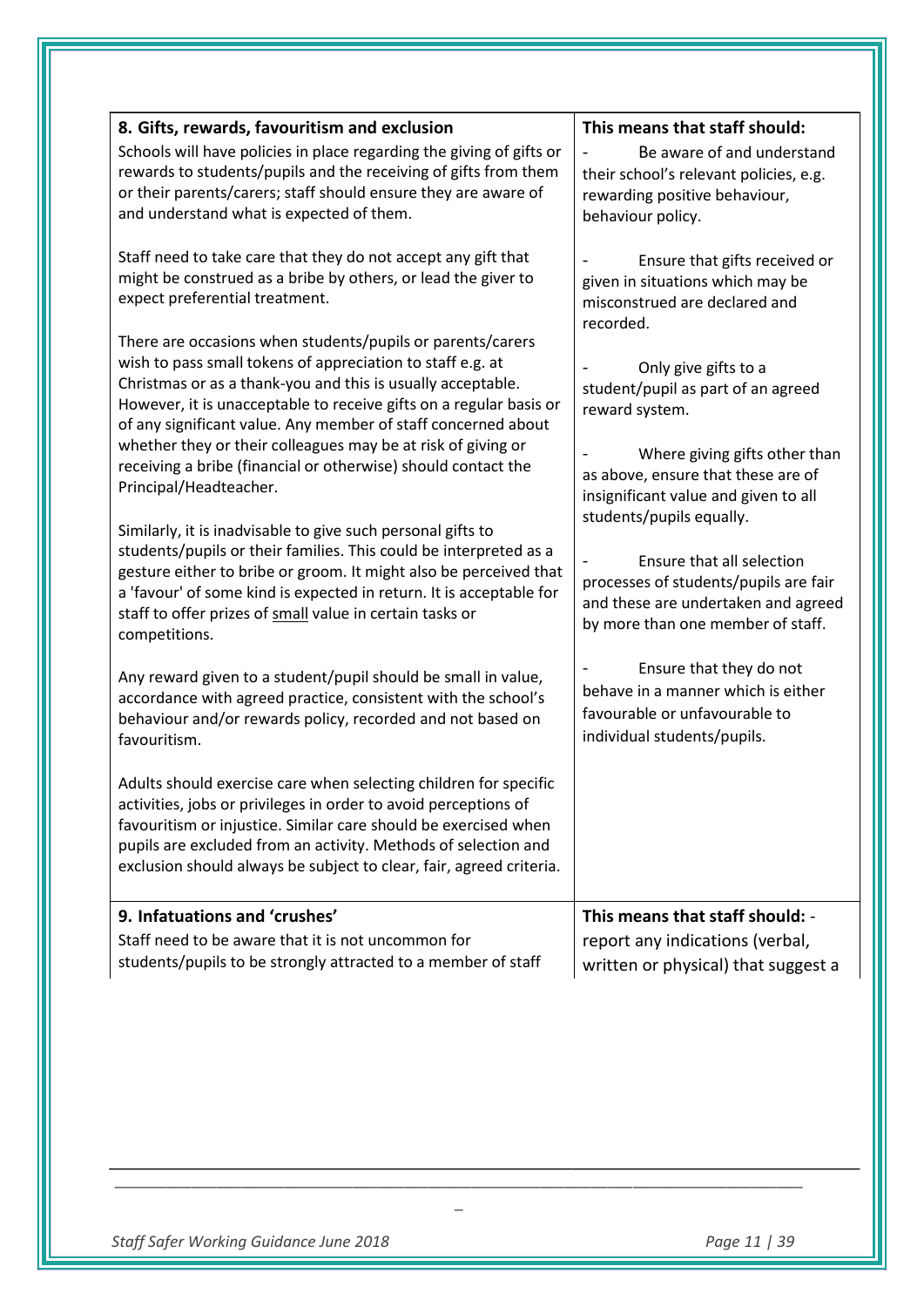and/or develop a 'crush' or infatuation. Staff should make every effort to ensure that their own behaviour cannot be brought into question, does not appear to encourage this and be aware that such infatuations may carry a risk of their words or actions being misinterpreted.

Any member of staff who receives a report, overhears something, or otherwise notices any sign, however small or seemingly insignificant, that a young person has become or may be becoming infatuated with either themselves or a colleague, should immediately report this to the Principal/Headteacher or most senior manager. If the Principal/Headteacher has the concern that a young person is becoming infatuated with them, they should report this to the chair of Governors. In this way appropriate early intervention can be taken which can prevent escalation and avoid hurt, embarrassment or distress for those concerned.

The Principal/Headteacher (or senior manager) should give careful thought to those circumstances where the staff member, student/pupil and their parents/carers should be spoken to and should ensure a plan to manage the situation is put in place. This plan should respond sensitively to the child and staff member and maintain the dignity of all. This plan should involve all parties, be robust and regularly monitored and reviewed.

student/pupil may be infatuated with a member of staff always maintain professional boundaries and be mindful if they are alone in a room with a student

# **This means that Principal/Headteacher (or senior**

**manager, Chair of Governors) should:** 

put action plans in place where concerns are brought to their attention.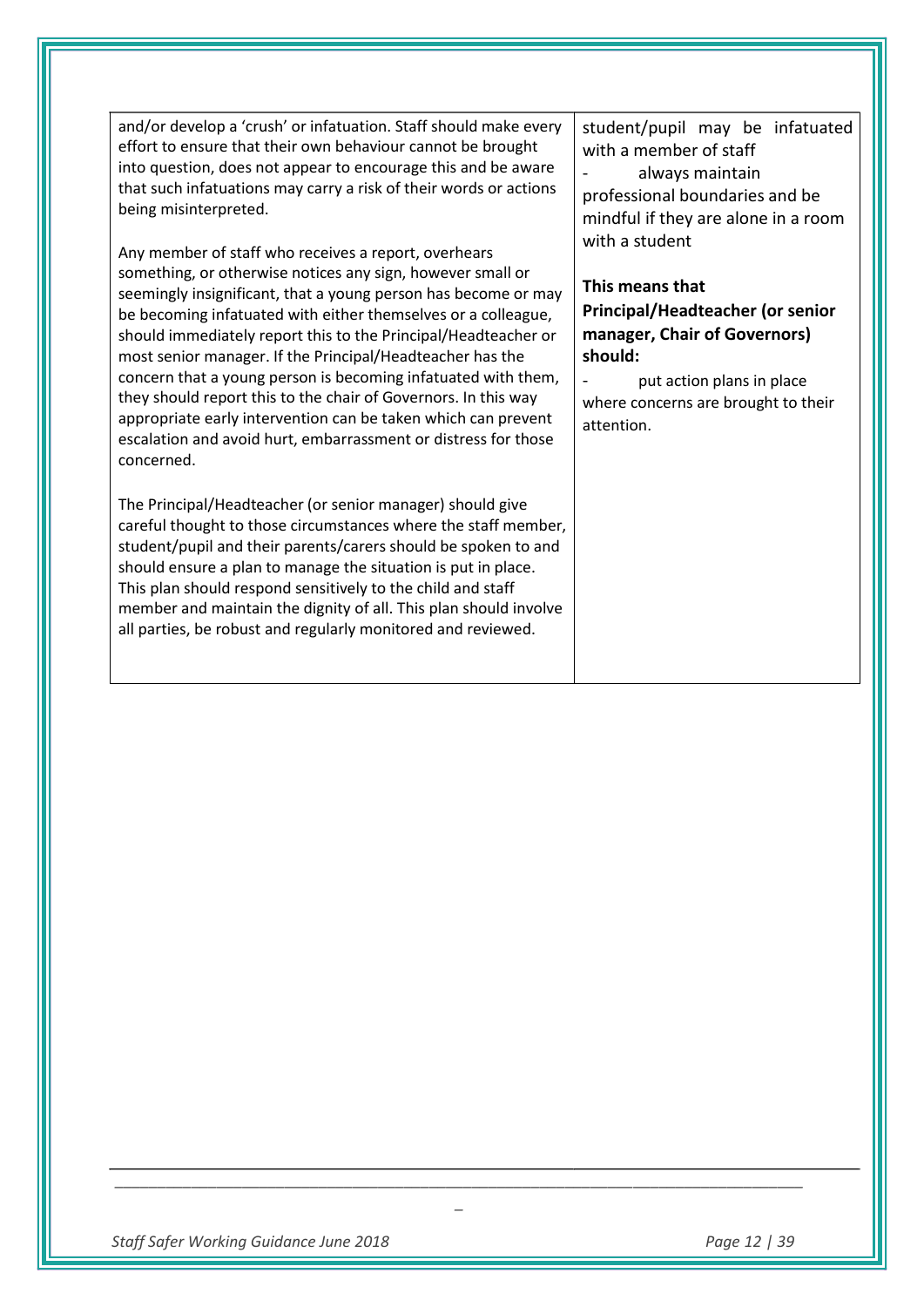| 10. Social contact outside of the workplace                                                                                                                                                       | This means that staff should:                                                                                                               |
|---------------------------------------------------------------------------------------------------------------------------------------------------------------------------------------------------|---------------------------------------------------------------------------------------------------------------------------------------------|
| It is acknowledged that staff may have genuine friendships and<br>social contact with parents/carers of students/pupils,<br>independent of the professional relationship.                         | Always approve any planned<br>social contact with students/pupils<br>parents/carers with senior colleague<br>e.g Principal/Headteacher, for |
| Staff should, however, also be aware that professionals who<br>sexually harm children often seek to establish relationships and<br>contact outside of the workplace with both the child and their | example when it is part of a reward<br>scheme.                                                                                              |
| parents, in order to 'groom' the adult and the child and/or<br>create opportunities for sexual abuse.                                                                                             | Advise senior management<br>any regular social contact they have<br>with a student/pupil which could giv                                    |
| It is also important to recognise that social contact may provide<br>opportunities for other types of grooming such as for the                                                                    | rise to concern.                                                                                                                            |
| purpose of sexual exploitation or radicalisation.                                                                                                                                                 | Refrain from sending persor<br>communication to students/pupils o                                                                           |

Staff should recognise that some types of social contact with students/pupils or their families could be perceived as harmful or exerting inappropriate influence on children, and may bring the setting into disrepute (e.g. attending a political protest, circulating propaganda).

If a student/pupil or parent/carer seeks to establish social contact, or if this occurs coincidentally, the member of staff - Always approve any planned social contact with students/pupils or parents/carers with senior colleagues example when it is part of a reward

- Advise senior management of any regular social contact they have with a student/pupil which could give

- Refrain from sending personal communication to students/pupils or parents/carers unless agreed with senior managers.

- Inform senior management of any relationship with a parent/carer where this extends beyond the usual parent/professional relationship.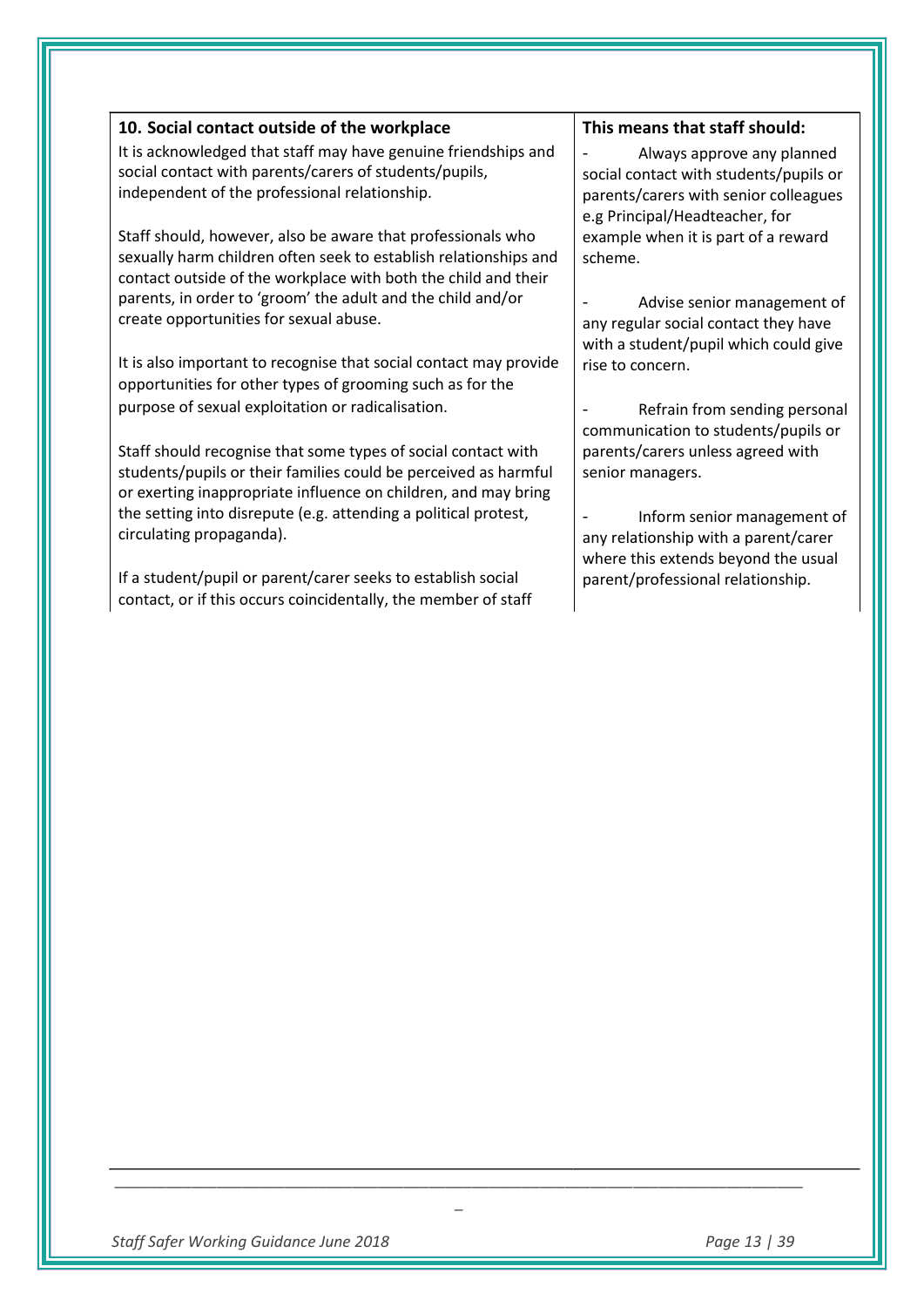| should exercise her/his professional judgement. This also applies<br>to social contacts made through outside interests or the staff<br>member's own family.<br>Some staff may, as part of their professional role, be required to<br>support a parent/carer. If that person comes to depend upon<br>the staff member or seeks support outside of their professional<br>role this should be discussed with senior management and<br>where necessary referrals made to the appropriate support<br>agency. | - Inform senior management of any<br>requests or arrangements where<br>parents/carers wish to use a staff<br>members services outside of the<br>workplace e.g. babysitting, tutoring. |
|---------------------------------------------------------------------------------------------------------------------------------------------------------------------------------------------------------------------------------------------------------------------------------------------------------------------------------------------------------------------------------------------------------------------------------------------------------------------------------------------------------|---------------------------------------------------------------------------------------------------------------------------------------------------------------------------------------|
|---------------------------------------------------------------------------------------------------------------------------------------------------------------------------------------------------------------------------------------------------------------------------------------------------------------------------------------------------------------------------------------------------------------------------------------------------------------------------------------------------------|---------------------------------------------------------------------------------------------------------------------------------------------------------------------------------------|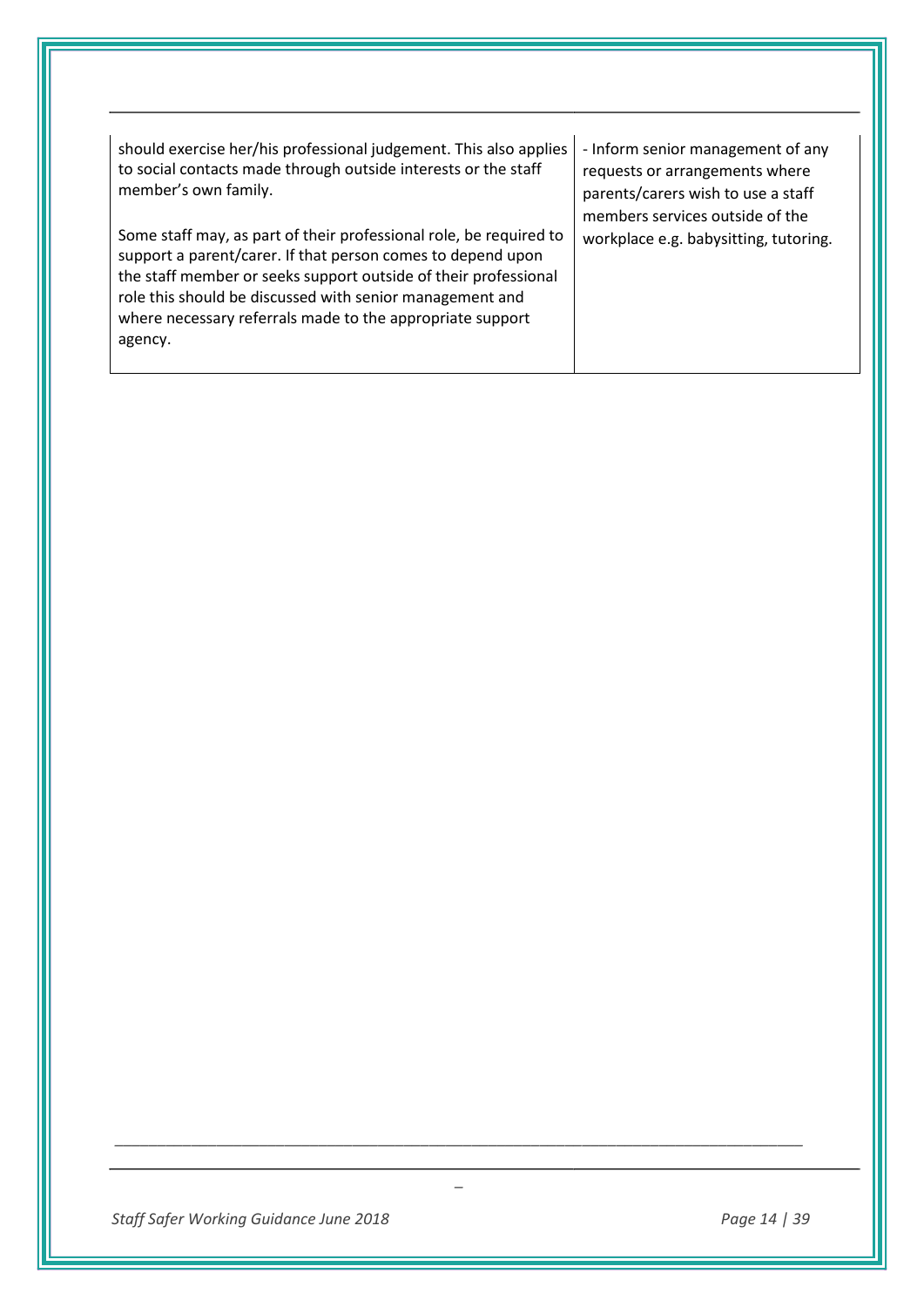| 11. Communication with children (including the use of<br>technology)<br>In order to make best use of the many educational and social<br>benefits of new and emerging technologies, students/pupils<br>need opportunities to use and explore the digital world. E-safety<br>risks are posed more by behaviours and values than the<br>technology itself.<br>Staff should ensure that they establish safe and responsible<br>online behaviours, working to local and national guidelines and<br>acceptable use policies which detail how new and emerging<br>technologies may be used.<br>Communication with children both in the 'real' world and<br>through web based and telecommunication interactions should<br>take place within explicit professional boundaries. This includes<br>the use of computers, tablets, phones, texts, e-mails, instant<br>messages, social media such as Facebook and Twitter,<br>chatrooms, forums, blogs, websites, gaming sites, digital<br>cameras, videos, web-cams and other hand held devices. (Given<br>the ever changing world of technology it should be noted that<br>this list gives examples only and is not exhaustive.)<br>Staff should not request or respond to any personal information<br>from children other than which may be necessary in their<br>professional role. They should ensure that their communications<br>are open and transparent and avoid any communication which<br>could be interpreted as 'grooming behaviour'.<br>Staff should not give their personal contact details to children<br>for example, e-mail address, home or mobile telephone | This means that staff should:<br>Not seek to<br>communicate/make contact or<br>respond to contact with<br>students/pupils outside of the<br>purposes of their work.<br>Not give out their personal<br>details.<br>Where appropriate use only<br>equipment and Internet services<br>provided by the school or Trust.<br>Follow the school / trust's<br>Acceptable Use of IT policy.<br>Follow procedures in relation<br>to accessing the trusts' network and<br>drives via remote access and never<br>store Trust information on personal<br>devices e.g. home PC, memory stick<br>etc.<br>Ensure that their use of<br>technologies could not bring the trust<br>into disrepute.<br>Be cautious in their contact<br>with ex-pupils. |
|----------------------------------------------------------------------------------------------------------------------------------------------------------------------------------------------------------------------------------------------------------------------------------------------------------------------------------------------------------------------------------------------------------------------------------------------------------------------------------------------------------------------------------------------------------------------------------------------------------------------------------------------------------------------------------------------------------------------------------------------------------------------------------------------------------------------------------------------------------------------------------------------------------------------------------------------------------------------------------------------------------------------------------------------------------------------------------------------------------------------------------------------------------------------------------------------------------------------------------------------------------------------------------------------------------------------------------------------------------------------------------------------------------------------------------------------------------------------------------------------------------------------------------------------------------------------------------------------------------------------|------------------------------------------------------------------------------------------------------------------------------------------------------------------------------------------------------------------------------------------------------------------------------------------------------------------------------------------------------------------------------------------------------------------------------------------------------------------------------------------------------------------------------------------------------------------------------------------------------------------------------------------------------------------------------------------------------------------------------------|
| numbers, details of web based identities. If children locate these<br>by any other means and attempt to contact or correspond with<br>the staff member, the adult should not respond and must report<br>the matter to their manager. The child should be firmly and<br>politely informed that this is not acceptable.                                                                                                                                                                                                                                                                                                                                                                                                                                                                                                                                                                                                                                                                                                                                                                                                                                                                                                                                                                                                                                                                                                                                                                                                                                                                                                |                                                                                                                                                                                                                                                                                                                                                                                                                                                                                                                                                                                                                                                                                                                                    |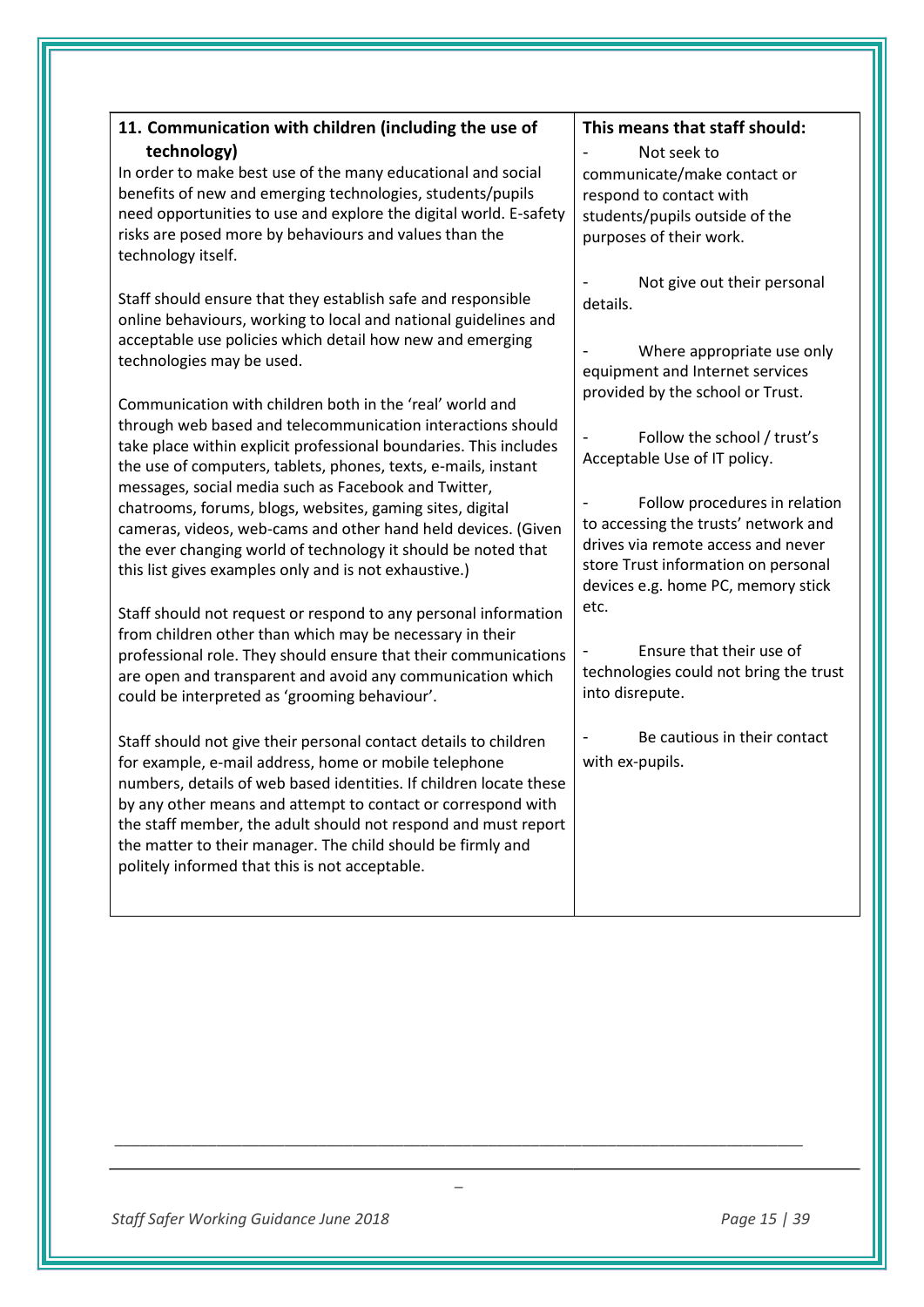| Staff should, in any communication with children, also follow the<br>guidance in section 6 'Standards of Behaviour'.                                                                          |  |
|-----------------------------------------------------------------------------------------------------------------------------------------------------------------------------------------------|--|
| Staff should adhere to the relevant school/trust policies,<br>including those with regard to communication with parents and<br>carers and the information they share when using the internet. |  |
| Communication with ex-students who are over 18 is left to staff<br>discretion. However, staff should be aware of the fact that ex-<br>students may be in touch with current students/pupils.  |  |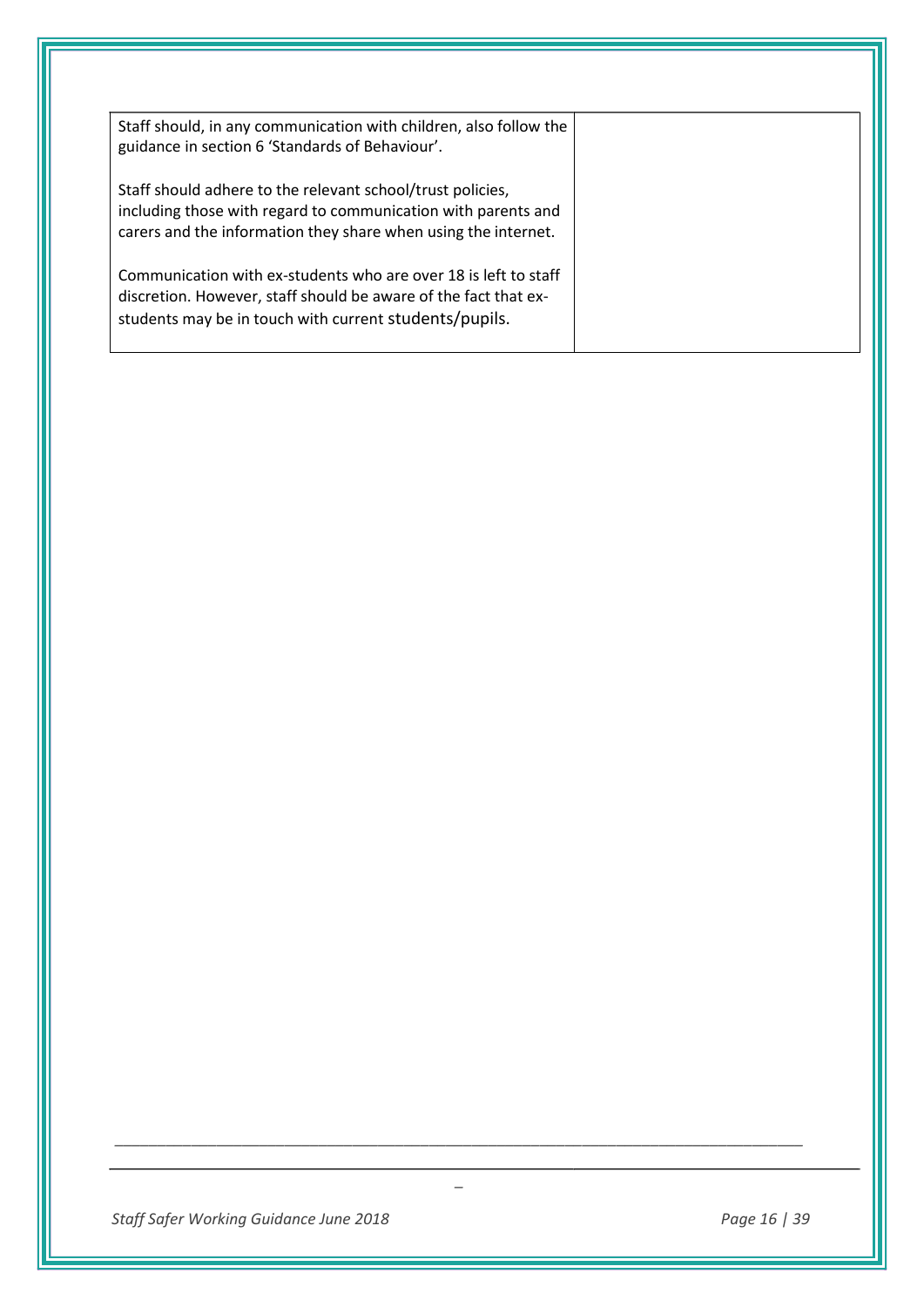## **12. Physical contact**

There are occasions when it is entirely appropriate and proper for staff to have physical contact with children, however, it is crucial that they only do so in ways appropriate to their professional role and in relation to the student/pupil's individual needs and any agreed care plan.

Not all children feel comfortable about certain types of physical contact; this should be recognised and, wherever possible, adults should seek the student/pupil's permission before initiating contact and be sensitive to any signs that they may be uncomfortable or embarrassed.

Staff should acknowledge that some students/pupils are more comfortable with touch than others and/or may be more comfortable with touch from some adults than others. Staff should listen, observe and take note of the child's reaction or feelings and, so far as is possible, use a level of contact and/or form of communication which is acceptable to the student/pupil.

It is not possible to be specific about the appropriateness of each physical contact, since an action that is appropriate with one student/pupil, in one set of circumstances, may be inappropriate in another, or with a different child. Any physical contact should be in response to the child's needs at the time, of limited duration and appropriate to their age, stage of development, gender, ethnicity and background. Adults should therefore, use their professional judgement at all times.

Physical contact should never be secretive, or for the gratification of the adult, or represent a misuse of authority. If a member of staff believes that an action by them or a colleague could be misinterpreted, or if an action is observed which is possibly abusive the incident and circumstances should be immediately reported to the school Designated Safeguarding Lead (DSL) and recorded. Where appropriate, the DSL should consult with the Local Authority Designated Officer (the LADO).

*\_\_\_\_\_\_\_\_\_\_\_\_\_\_\_\_\_\_\_\_\_\_\_\_\_\_\_\_\_\_\_\_\_\_\_\_\_\_\_\_\_\_\_\_\_\_\_\_\_\_\_\_\_\_\_\_\_\_\_\_\_\_\_\_\_\_\_\_\_\_\_\_\_\_\_\_\_\_\_\_\_*

*\_* 

#### **This means that staff should:**

Be aware that even well intentioned physical contact may be misconstrued by the student/pupil, an observer or any person to whom this action is described.

Never touch a pupil in a way which may be considered indecent. - Always be prepared to explain actions and accept that all physical contact be open to scrutiny. - Never indulge in horseplay or fun fights.

- Always allow/encourage students/pupils, where able, to undertake self-care tasks independently.

Ensure the way they offer comfort to a distressed student/pupil is age appropriate.

Always tell a colleague when and how they offered comfort to a distressed student/pupil. - Establish the preferences of students/pupils.

Consider alternatives, where it is anticipated that a student/pupil might misinterpret or be uncomfortable with physical contact.

- Always explain to the student/pupil the reason why contact is necessary and what form that contact will take. - Report and record situations which may give rise to concern.

Be aware of cultural or religious views about touching and be sensitive to issues of gender.

# **This means that Futura Learning Partnership should:**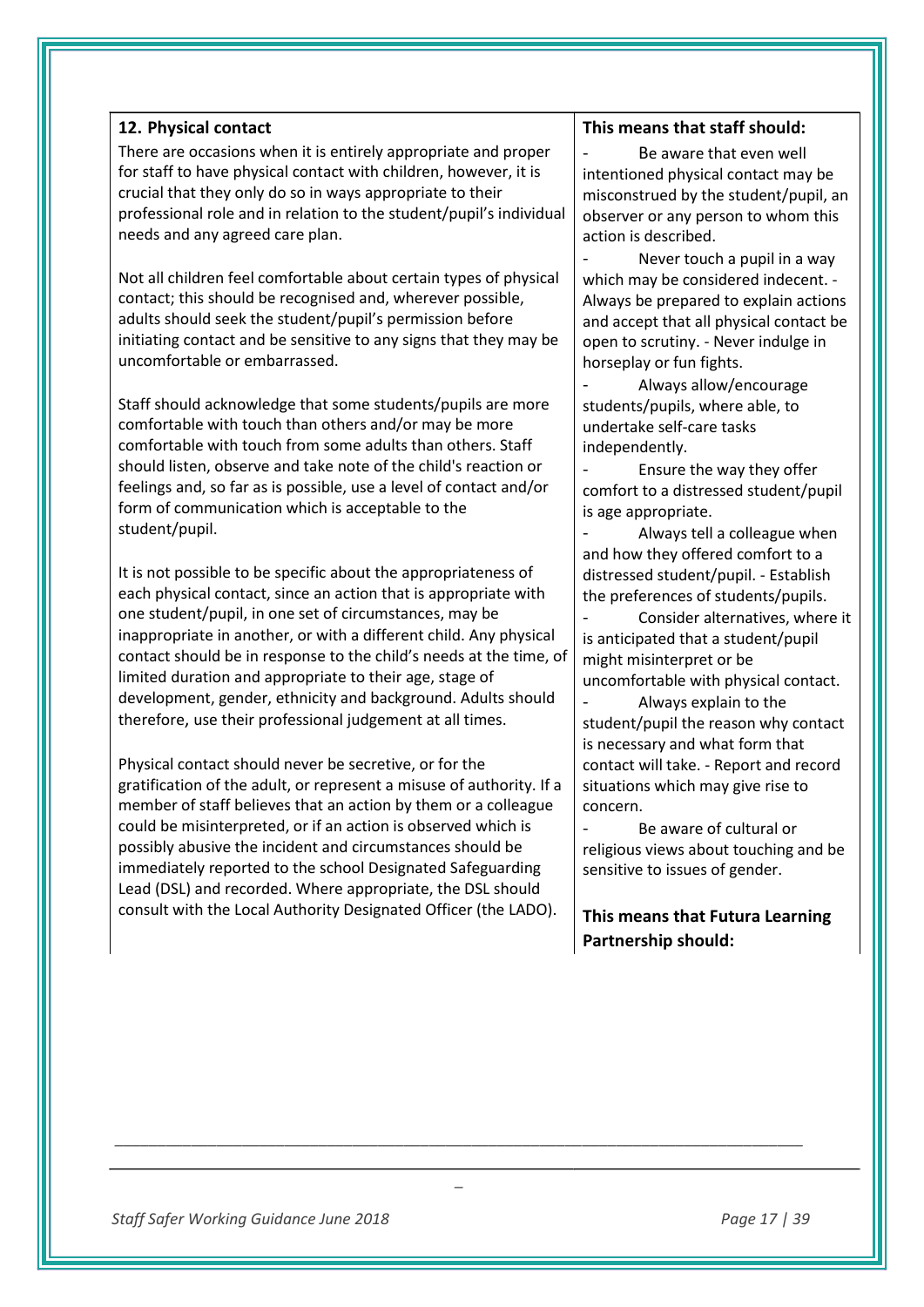Extra caution may be required where it is known that a child has suffered previous abuse or neglect. Staff need to be aware that the child may associate physical contact with such experiences. They also should recognise that these students/pupils may seek out inappropriate physical contact. In such circumstances staff should deter the child sensitively and help them to understand the importance of personal boundaries.

A general culture of 'safe touch' should be adopted, where appropriate, to the individual requirements of each child. Students/Pupils with disabilities may require more physical contact to assist their everyday learning. The arrangements should be understood and agreed by all concerned, justified in terms of the student/pupil's needs, consistently applied and open to scrutiny.

Staff working with students/pupils with challenging behaviour i.e. social, emotional and mental health (SEMH) setting, should ensure they focus on promoting positive relationships with students/pupils and focus on positive behaviour support approaches; they should apply appropriate de-escalation techniques and strategies to actively reduce risk and the need for restraint. Where there is a need to for restraint this should be done by a staff member who has received the appropriate training in line with the schools Positive Behaviour Management Policy. Team Teach training is utilised in this setting and all students have a Positive Handling Plan which covers deescalation techniques through to restraint.

Ensure they have a system in place for recording incidents and the means by which information about incidents and outcomes can be easily accessed by senior management.

Provide staff, on a 'need to know' basis, with relevant information about vulnerable children in their care.

# **This means that Futura Learning Partnership should:**

Ensure the SEMH school setting has a system in place for recording incidents and the means by which information about incidents and outcomes can be easily accessed and regularly reviewed by senior management.

Provide staff with the necessary training and support in line with its Positive Behaviour Management Policy i.e. Team Teach training.

Provide staff, on a 'need to know' basis, with relevant information about vulnerable children in their care

*\_\_\_\_\_\_\_\_\_\_\_\_\_\_\_\_\_\_\_\_\_\_\_\_\_\_\_\_\_\_\_\_\_\_\_\_\_\_\_\_\_\_\_\_\_\_\_\_\_\_\_\_\_\_\_\_\_\_\_\_\_\_\_\_\_\_\_\_\_\_\_\_\_\_\_\_\_\_\_\_\_*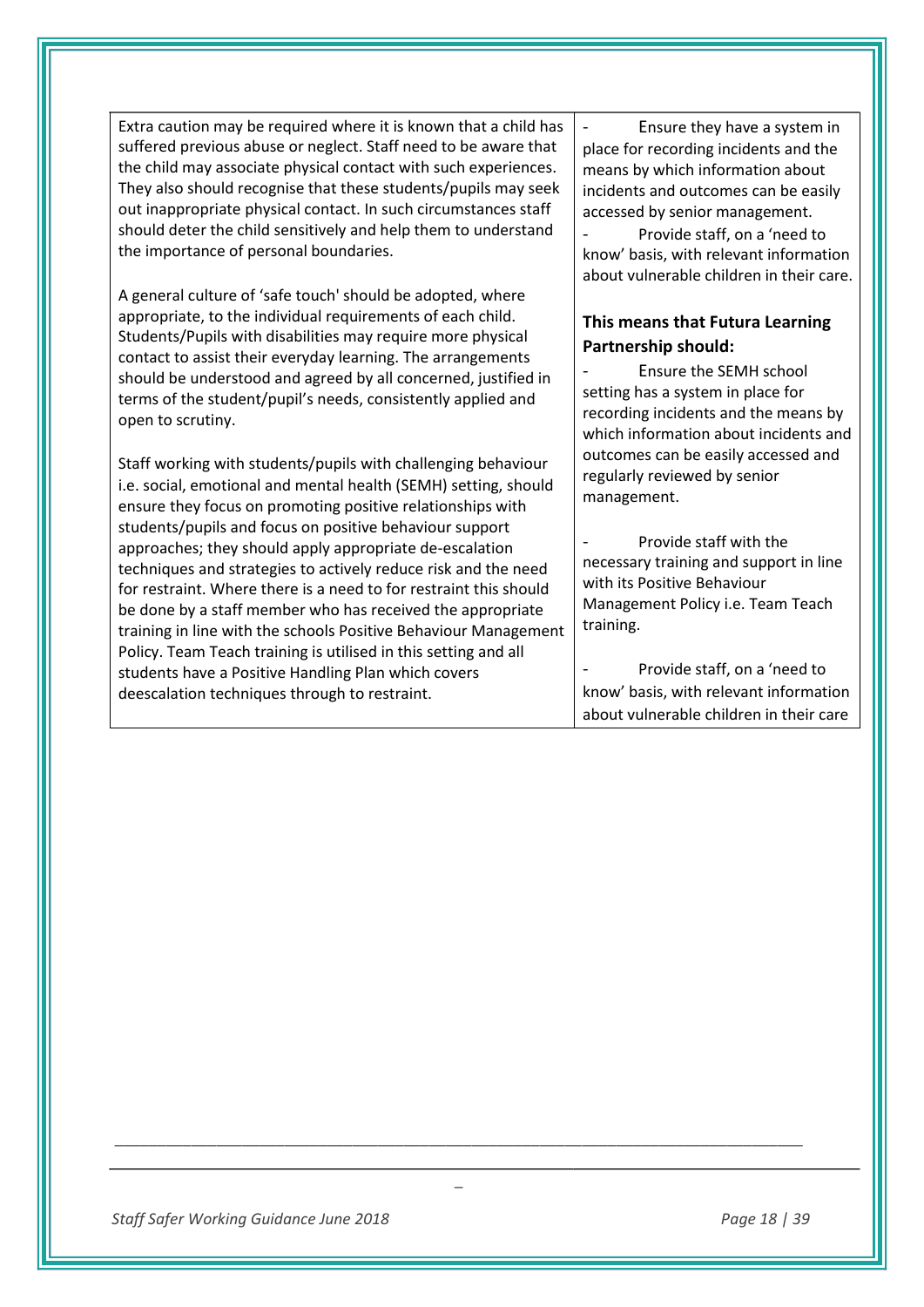| 13 PE and other activities that require physical contact                                                                                                                                                                                                                                                                                                                                                                                                                                                                                 | This means that staff should:                                                                                                                                                                                                                                                                                                                                                                          |
|------------------------------------------------------------------------------------------------------------------------------------------------------------------------------------------------------------------------------------------------------------------------------------------------------------------------------------------------------------------------------------------------------------------------------------------------------------------------------------------------------------------------------------------|--------------------------------------------------------------------------------------------------------------------------------------------------------------------------------------------------------------------------------------------------------------------------------------------------------------------------------------------------------------------------------------------------------|
| In certain curriculum areas, such as PE, drama, dance or music,<br>staff may need to initiate some physical contact with children,<br>for example, to demonstrate technique in the use of a piece of<br>equipment, adjust posture, or support a child so they can<br>perform an activity safely or prevent injury.                                                                                                                                                                                                                       | Treat students/pupils with<br>dignity and respect and avoid contact<br>with intimate parts of the body.<br>Always explain to a<br>student/pupil the reason why contact                                                                                                                                                                                                                                 |
| Physical contact should take place only when it is necessary in<br>relation to a particular activity. It should take place in a safe and<br>open environment i.e. one easily observed by others and last for<br>the minimum time necessary. The extent of the contact should<br>be made clear and undertaken with the permission of the<br>student/pupil. Contact should be relevant to their age /<br>understanding and adults should remain sensitive to any<br>discomfort expressed verbally or non-verbally by the<br>student/pupil. | is necessary and what form that<br>contact will take. - Seek consent of<br>parents where a student/pupil is<br>unable to give this e.g. because of a<br>disability.<br>Consider alternatives, where it<br>is anticipated that a student/pupil<br>might misinterpret any such contact. -<br>Be familiar with and follow<br>recommended guidance and protocols<br>- conduct activities where they can be |
| Guidance and protocols around safe and appropriate physical<br>contact may be provided, e.g., by sports governing bodies and<br>should be understood and applied consistently. Any incidents of<br>physical contact that cause concern or fall outside of these                                                                                                                                                                                                                                                                          | seen by others.<br>Be aware of gender, cultural<br>and religious issues that may need to<br>be considered prior to initiating<br>physical contact.                                                                                                                                                                                                                                                     |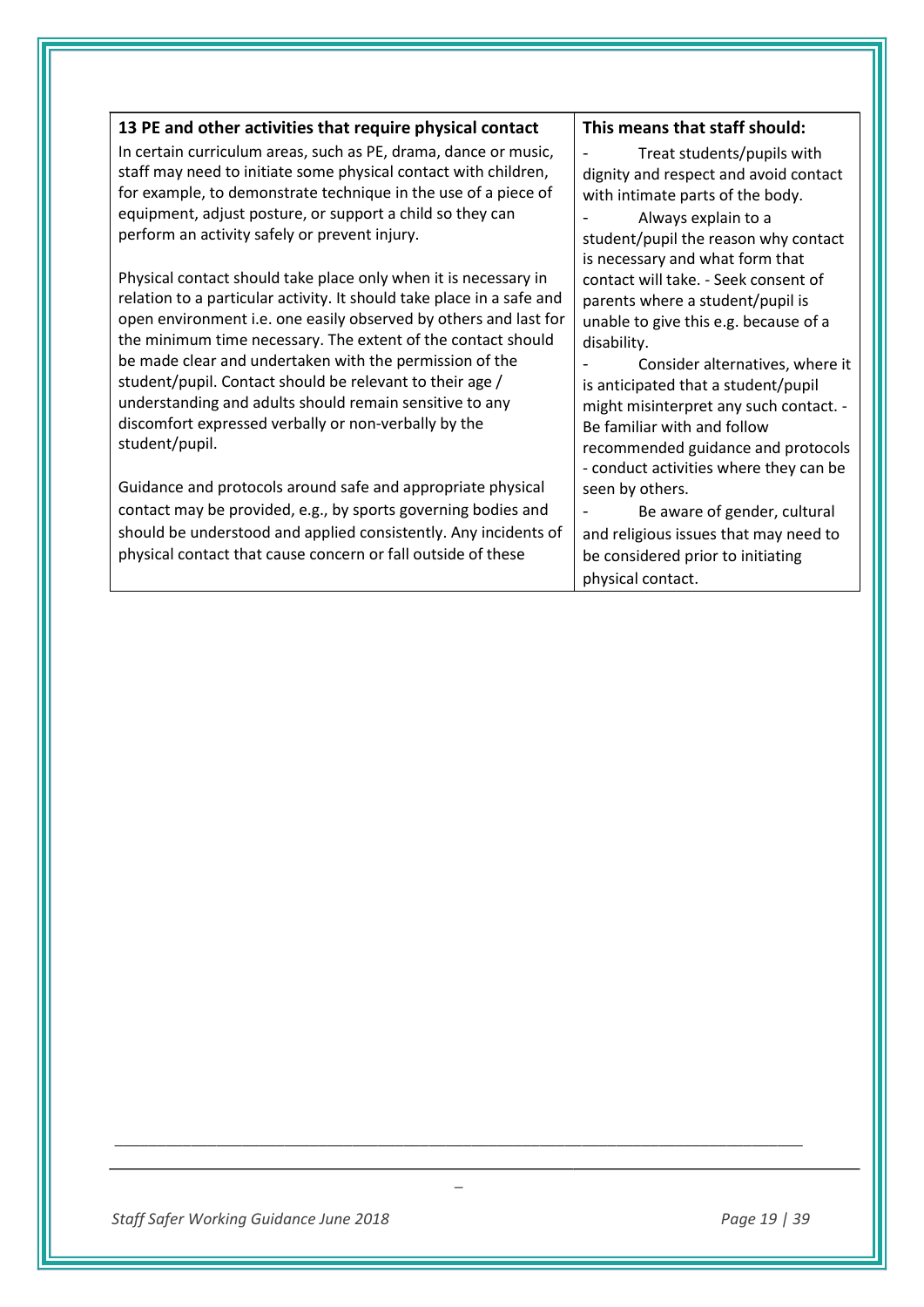protocols and guidance should be reported to the senior manager and parent/carer.

It is good practice if all parties clearly understand at the outset, what physical contact is necessary and appropriate in undertaking specific activities. Keeping parents/carers and students/pupils informed of the extent and nature of any physical contact may also prevent allegations of misconduct or abuse arising.

# **This means that Futura Learning Partnership schools should:**

Have in place up to date guidance and protocols on appropriate physical contact that promote safe practice and include clear expectations of behaviour and conduct.

- Ensure that staff are made aware of this guidance and that it is continually promoted.

*\_\_\_\_\_\_\_\_\_\_\_\_\_\_\_\_\_\_\_\_\_\_\_\_\_\_\_\_\_\_\_\_\_\_\_\_\_\_\_\_\_\_\_\_\_\_\_\_\_\_\_\_\_\_\_\_\_\_\_\_\_\_\_\_\_\_\_\_\_\_\_\_\_\_\_\_\_\_\_\_\_*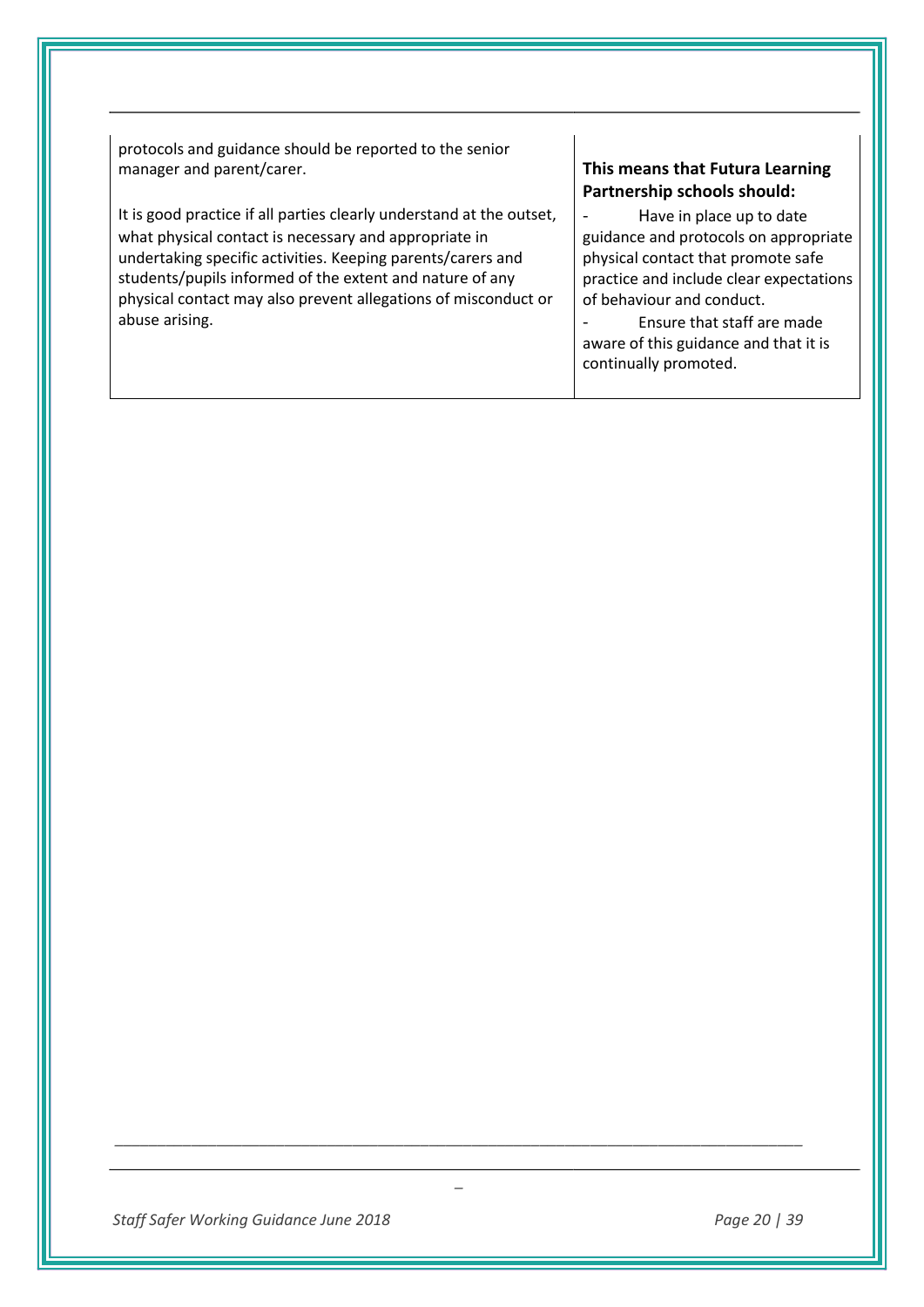# **14 Intimate / personal care**

Schools and settings should have clear nappy or pad changing and intimate / personal care policies which ensure that the health, safety, independence and welfare of children is promoted and their dignity and privacy are respected. Arrangements for intimate and personal care should be open and transparent and accompanied by recording systems.

Students/pupils should be encouraged to act as independently as possible and to undertake as much of their own personal care as is possible and practicable. When assistance is required, this should normally be undertaken by one member of staff, however, they should try to ensure that another appropriate adult is in the vicinity who is aware of the task to be undertaken and that, wherever possible, they are visible and/or audible. Intimate or personal care procedures should not involve more than one member of staff unless the student/pupil's care plan specifies the reason for this.

A signed record should be kept of all intimate and personal care tasks undertaken and, where these have been carried out in another room, should include times left and returned.

Any vulnerability, including those that may arise from a physical or learning difficulty should be considered when formulating the individual student/pupil's care plan. The views of parents, carers and the student/pupil, regardless of their age and understanding, should be actively sought in formulating the plan and in the necessary regular reviews of these arrangements.

Students/pupils are entitled to respect and privacy at all times, especially when in a state of undress, including, for example, when changing, toileting and showering.

However, there needs to be an appropriate level of supervision in order to safeguard pupils, satisfy health and safety considerations and ensure that bullying or teasing does not

occur. This supervision should be appropriate to the needs and age of the young people concerned and sensitive to the potential for embarrassment.

*\_\_\_\_\_\_\_\_\_\_\_\_\_\_\_\_\_\_\_\_\_\_\_\_\_\_\_\_\_\_\_\_\_\_\_\_\_\_\_\_\_\_\_\_\_\_\_\_\_\_\_\_\_\_\_\_\_\_\_\_\_\_\_\_\_\_\_\_\_\_\_\_\_\_\_\_\_\_\_\_\_*

*\_* 

# **This means that trust schools should:**

Have written care plans in place for any student/pupil who could be expected to require intimate care. -Ensure that students/pupils are actively consulted about their own care plan.

## **This means that staff should:** -

Adhere to their school's intimate and personal care and nappy changing policies.

Make other staff are aware of the task being undertaken.

- Always explain to the student/pupil what is happening before a care procedure begins. -Consult with colleagues where any variation from agreed procedure/care plan is necessary.

Record the justification for any variations to the agreed procedure/care plan and share this information with the student/pupil and their parents/carers. - Avoid any visually intrusive behaviour.

Where there are changing rooms announce their intention of entering. - Always consider the supervision needs of the student/pupil and only remain in the room where their needs require this.

# **This means that adults should not:**

Change or toilet in the presence or sight of students/pupils. - Shower with students/pupils. Assist with intimate or personal care tasks which the student/pupil is able to undertake independently.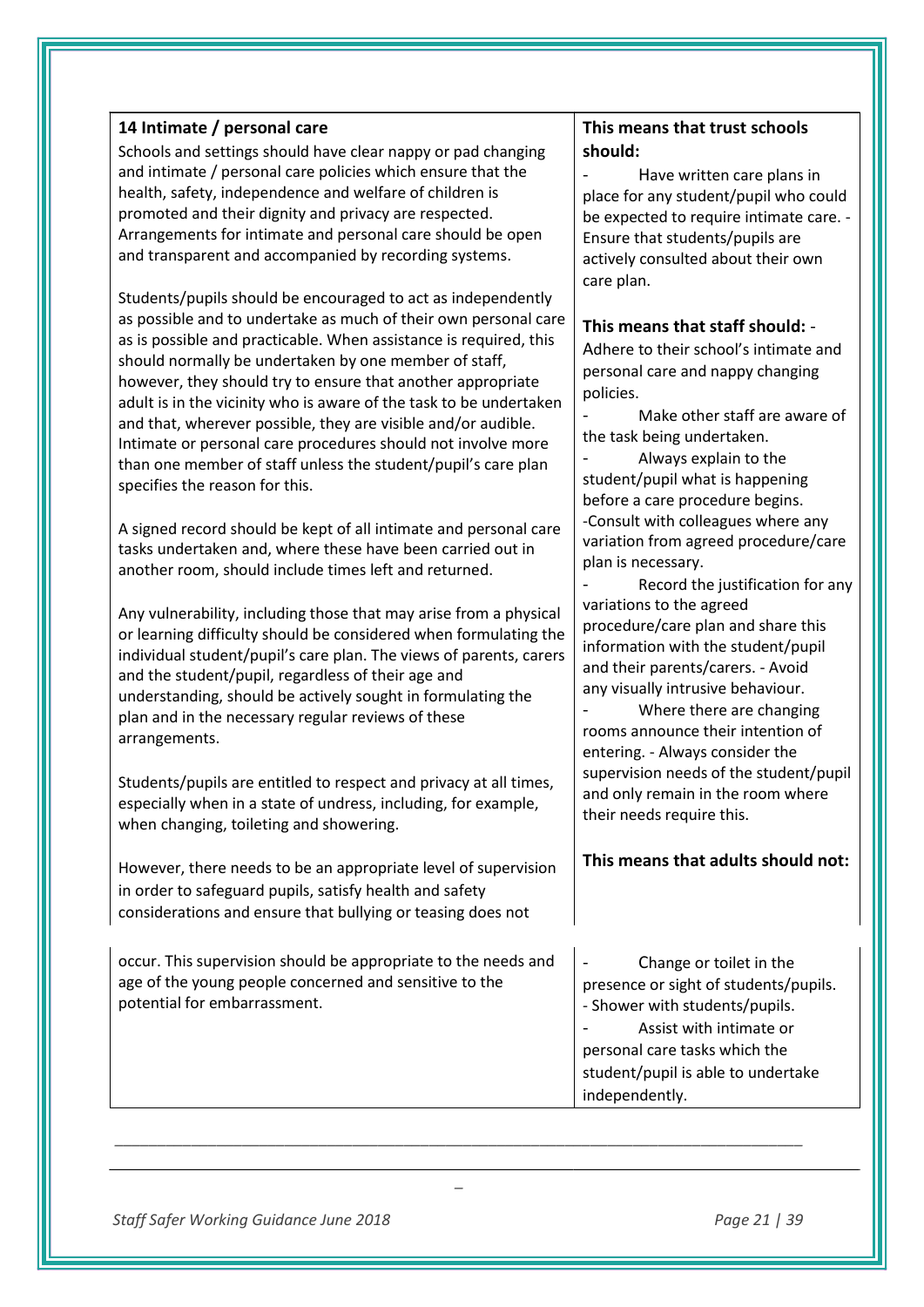| 15 Behaviour management                                                                                                                                                                                                                                                                                                                                                                                                                                                                                                                                                                                                                                 | This means that staff should:                                                                                                                                                                                                                                                                                                                                                                                                                          |
|---------------------------------------------------------------------------------------------------------------------------------------------------------------------------------------------------------------------------------------------------------------------------------------------------------------------------------------------------------------------------------------------------------------------------------------------------------------------------------------------------------------------------------------------------------------------------------------------------------------------------------------------------------|--------------------------------------------------------------------------------------------------------------------------------------------------------------------------------------------------------------------------------------------------------------------------------------------------------------------------------------------------------------------------------------------------------------------------------------------------------|
| Corporal punishment and smacking is unlawful in all schools and<br>early years' settings.                                                                                                                                                                                                                                                                                                                                                                                                                                                                                                                                                               | not use force as a form of<br>punishment                                                                                                                                                                                                                                                                                                                                                                                                               |
| Staff should not use any form of degrading or humiliating<br>treatment to punish a child. The use of sarcasm, demeaning or<br>insensitive comments towards children is completely<br>unacceptable.                                                                                                                                                                                                                                                                                                                                                                                                                                                      | try to defuse situations before<br>they escalate e.g. by distraction<br>keep parents/carers informed<br>of any sanctions or behaviour<br>management techniques used<br>be mindful of and sensitive to                                                                                                                                                                                                                                                  |
| Where students/pupils display difficult or challenging behaviour,<br>adults should follow the school's behaviour and discipline policy<br>using strategies appropriate to the circumstance and situation.                                                                                                                                                                                                                                                                                                                                                                                                                                               | factors both inside and outside of the<br>school or setting which may impact on<br>a student/pupil's behaviour - follow<br>the school's behaviour                                                                                                                                                                                                                                                                                                      |
| Where a student/pupil has specific needs in respect of<br>particularly challenging behaviour, a positive handling plan,<br>including assessment of risk, should be drawn up and agreed by<br>all parties, including, for example, a medical officer where<br>appropriate.<br>Senior managers should ensure that the establishment's<br>Behaviour policy includes clear guidance about the use of<br>isolation and seclusion. The legislation on these strategies is<br>complex and staff should take extreme care to avoid any<br>practice that could be viewed as unlawful, a breach of the<br>student/pupil's human rights and/or false imprisonment. | management policy<br>behave as a role model<br>avoid shouting at children<br>other than as a warning in an<br>emergency/safety situation<br>refer to national and local<br>policy and guidance regarding<br><b>Restrictive Physical Intervention (RPI)</b><br>Restrictive physical intervention -<br>Gov.uk<br>be aware of the legislation and<br>potential risks associated with the use<br>of isolation and seclusion<br>comply with legislation and |
|                                                                                                                                                                                                                                                                                                                                                                                                                                                                                                                                                                                                                                                         | guidance in relation to human rights<br>and<br>restriction of liberty                                                                                                                                                                                                                                                                                                                                                                                  |
| 16 The use of control and physical intervention<br>Early years providers must take all reasonable steps to ensure<br>that corporal punishment is not given by any person who cares<br>for or is in regular contact with a child, or by any person living or<br>working in the premises where care is provided.                                                                                                                                                                                                                                                                                                                                          | This means that trust schools<br>should:<br>Ensure that they have a lawful<br>physical intervention policy consistent<br>with local and national guidance.                                                                                                                                                                                                                                                                                             |
| A person will not be taken to have used corporal punishment if<br>the action was taken for reasons that include averting an<br>immediate danger of personal injury to, or an immediate danger<br>of death of, any person including the child (para 3.52 EYFS and<br>The Early Years Foundation Stage (Welfare Requirements) Regs<br>2012, Reg 7).                                                                                                                                                                                                                                                                                                       | Regularly acquaint staff with<br>the Physical Intervention Policy and<br>guidance.<br>Ensure that staff are provided<br>with appropriate training and support.                                                                                                                                                                                                                                                                                         |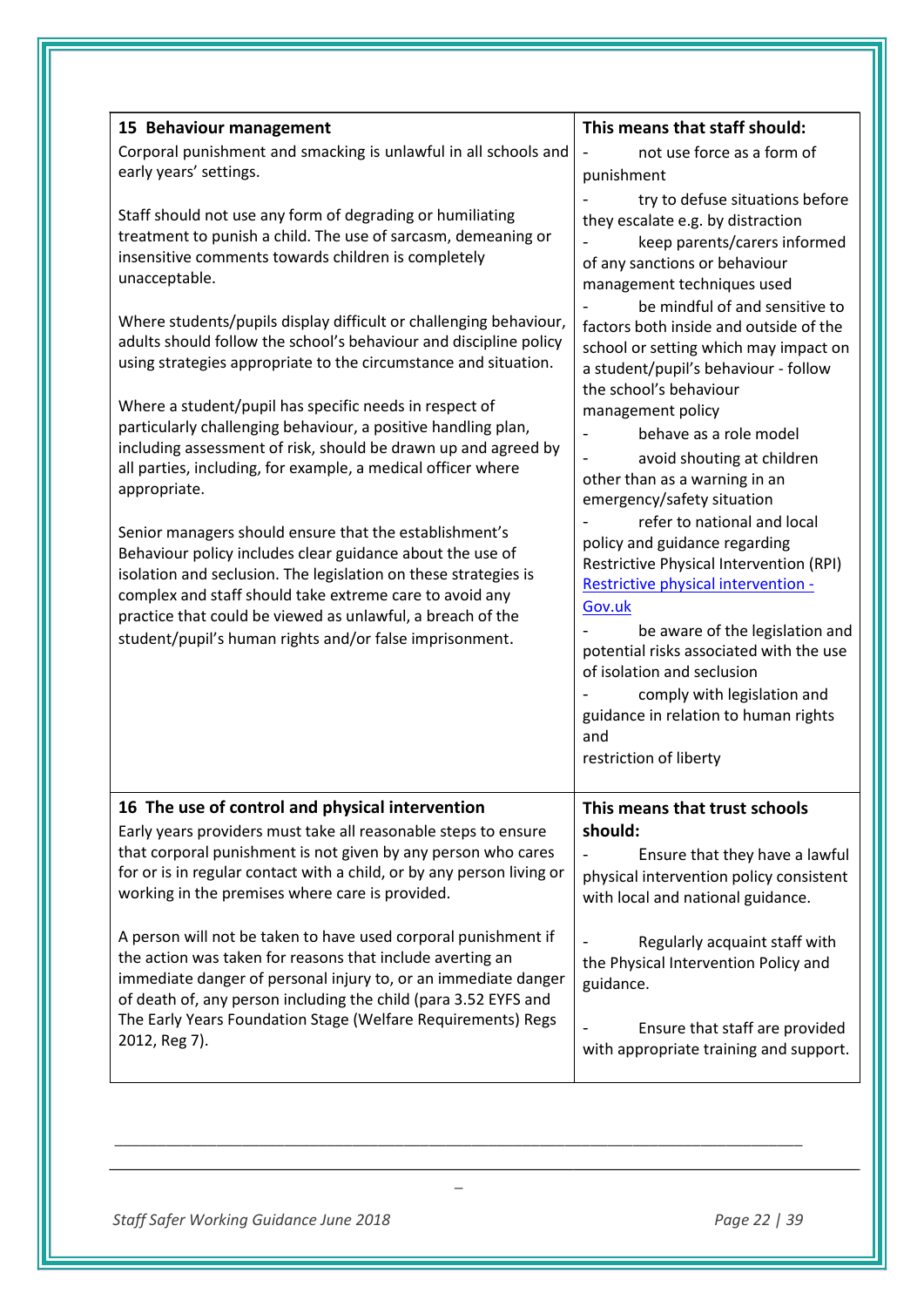| The law and guidance for schools states that adults may<br>reasonably intervene to prevent a child from:                                                                                                                                                                                                                                                                                                     | Have an agreed policy for<br>when and how physical interventions                                         |
|--------------------------------------------------------------------------------------------------------------------------------------------------------------------------------------------------------------------------------------------------------------------------------------------------------------------------------------------------------------------------------------------------------------|----------------------------------------------------------------------------------------------------------|
| committing a criminal offence                                                                                                                                                                                                                                                                                                                                                                                | should be recorded and reported                                                                          |
| injuring themselves or others                                                                                                                                                                                                                                                                                                                                                                                |                                                                                                          |
| causing damage to property<br>engaging in behaviour prejudicial to good order and to                                                                                                                                                                                                                                                                                                                         | This means that staff should:                                                                            |
| maintain good order and discipline                                                                                                                                                                                                                                                                                                                                                                           | Adhere to the school's physical                                                                          |
| Great care must be exercised in order that adults do not                                                                                                                                                                                                                                                                                                                                                     | intervention policy.                                                                                     |
| physically intervene in a manner which could be considered<br>unlawful.                                                                                                                                                                                                                                                                                                                                      | Always seek to defuse<br>situations and avoid the use of physical<br>intervention wherever possible.     |
| Under no circumstances should physical force be used as a form<br>of punishment. The use of unwarranted or disproportionate<br>physical force is likely to constitute a criminal offence. Where<br>the school judges that a child's behaviour presents a serious risk<br>to themselves or others, they must always put in place a robust<br>risk assessment which is reviewed regularly and, where relevant, | Where physical intervention is<br>necessary, only use minimum force<br>and for the shortest time needed. |
| a physical intervention plan.                                                                                                                                                                                                                                                                                                                                                                                | This means that staff should not:                                                                        |
| In all cases where physical intervention has taken place, it would<br>be good practice to record the incident and subsequent actions<br>and report these to a manager and the child's parents/carers. (In<br>a children's home it is a legal requirement to record such<br>incidents.)                                                                                                                       | use physical intervention as a<br>form of punishment                                                     |
| Similarly, where it can be anticipated that physical intervention<br>is likely to be required, a plan should be put in place which the<br>student/pupil and parents/carers are aware of and have agreed<br>to. Parental consent does not permit settings to use unlawful<br>physical intervention or deprive a student/pupil of their liberty.                                                               |                                                                                                          |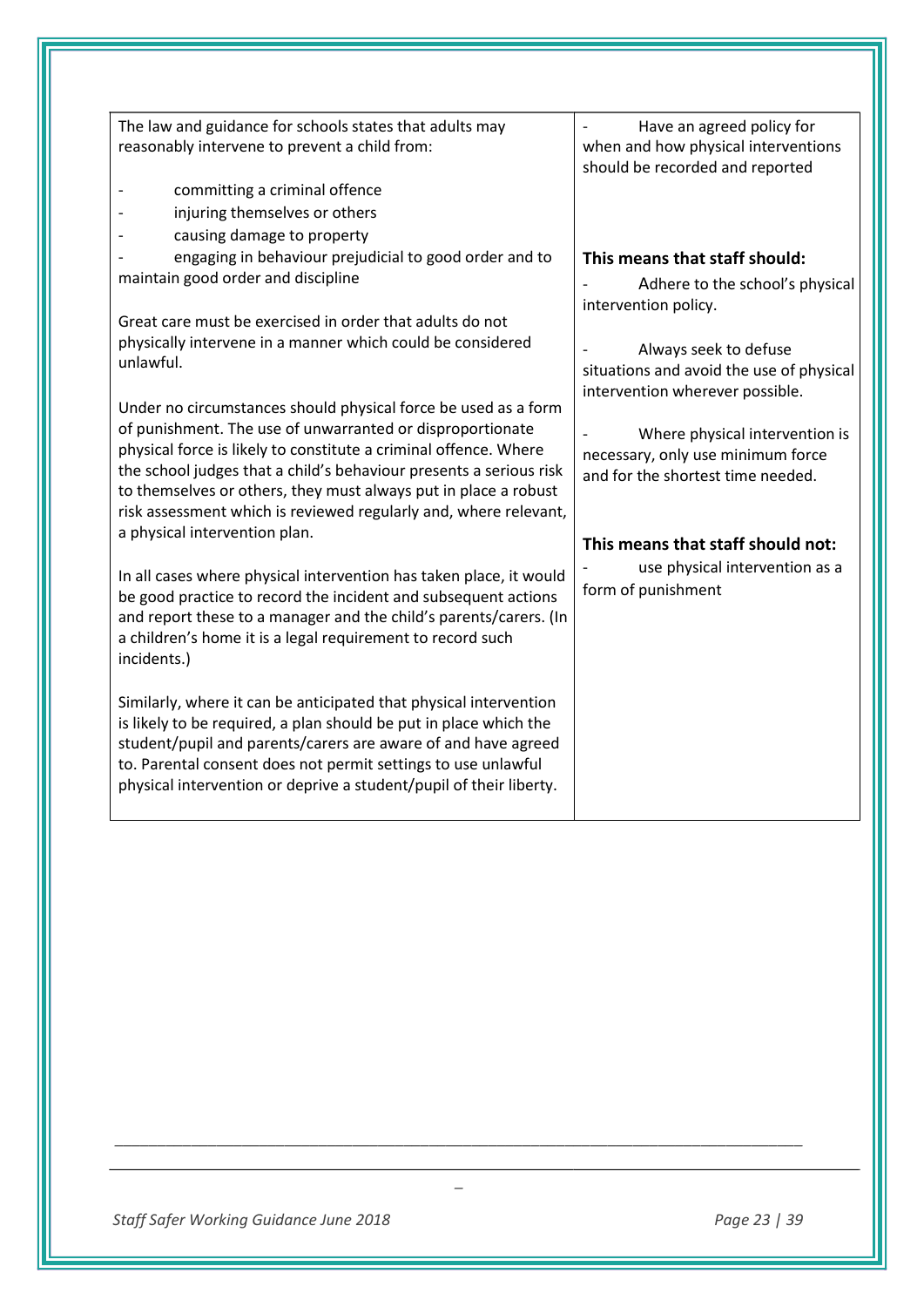| 17 Sexual conduct                                                   | This means that staff should: -         |
|---------------------------------------------------------------------|-----------------------------------------|
| Any sexual behaviour by a member of staff with or towards a         | Not have any form of sexual contact     |
| student/pupil is unacceptable. It is an offence for a member of     | with a student/pupil from the           |
| staff in a position of trust to engage in sexual activity with a    | school/trust.                           |
| student/pupil under 18 years of age (Sexual Offences Act 2003:      |                                         |
| abuse of position of trust) and sexual activity with a child could  | Avoid any form of touch or              |
| be a matter for criminal and/or disciplinary procedures.            | comment which is, or may be             |
|                                                                     | considered to be, indecent.             |
| Students/Pupils are protected by the same laws as adults in         |                                         |
| relation to non-consensual sexual behaviour. They are               | Avoid any form of                       |
| additionally protected by specific legal provisions depending on    | communication with a student/pupil      |
| their age and understanding. This includes the prohibition of       | which could be interpreted as sexually  |
| sexual activity with children by adults in a position of trust.     | suggestive, provocative or give rise to |
|                                                                     | speculation e.g. verbal comments,       |
| Sexual activity involves physical contact including penetrative and | letters, notes, by email or on social   |
| non-penetrative acts, however it also includes non-contact          | media, phone calls, texts, physical     |
|                                                                     | contact.                                |
|                                                                     |                                         |
| activities, such as causing pupils to engage in or watch sexual     | Not make sexual remarks to or           |
| activity or the production of pornographic material.                | about a student/pupil.                  |
|                                                                     |                                         |
| There are occasions when adults embark on a course of               | Not discuss sexual matters              |
| behaviour known as 'grooming' where the purpose is to gain the      | with or in the presence of              |
| trust of a child, and manipulate the relationship so sexual abuse   | students/pupils other than within       |
| can take place. All staff should undertake appropriate training     | agreed curriculum content or as part    |
| so they are fully aware of those behaviours that may constitute     | of their recognised job role.           |
| 'grooming' and of their responsibility to always report to a        |                                         |
| senior manager any concerns about the behaviour of a                |                                         |
| colleague which could indicate that a student/pupil is being        |                                         |
| groomed.                                                            |                                         |
|                                                                     |                                         |
|                                                                     |                                         |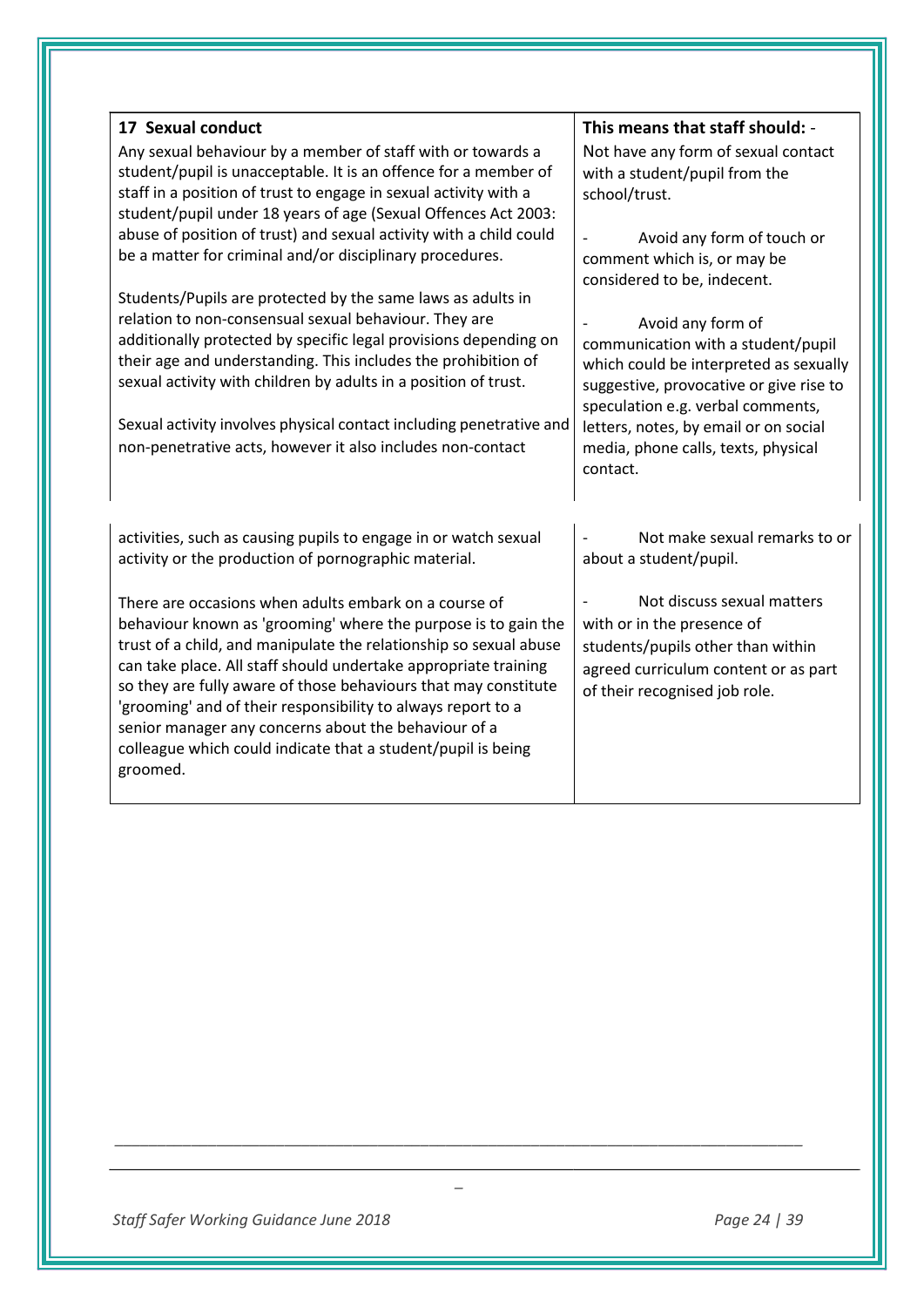| 18 One to one situations                                                                                                                                                                                                                                                                              | This means that staff should:                                                                                                                                |
|-------------------------------------------------------------------------------------------------------------------------------------------------------------------------------------------------------------------------------------------------------------------------------------------------------|--------------------------------------------------------------------------------------------------------------------------------------------------------------|
| Staff working in one to one situations with students/pupils at<br>school, including visiting staff from external organisations can be<br>more vulnerable to allegations or complaints.                                                                                                                | Ensure that wherever possible<br>there is visual access and/or an open<br>door in one to one situations.                                                     |
| To safeguard both students/pupils and adults, a risk assessment<br>in relation to the specific nature and implications of one to one<br>work should always be undertaken. Each assessment should<br>take into account the individual needs of each student/pupil and<br>should be reviewed regularly. | Avoid use of 'engaged' or<br>equivalent signs wherever possible.<br>Such signs may create an opportunity<br>for secrecy or the interpretation of<br>secrecy. |
| Arranging to meet with students/pupils from the school away<br>from the work premises should not be permitted unless the<br>necessity for this is clear and approval is obtained from a senior<br>member of staff, the student/pupil and their parents/carers.                                        | Always report any situation<br>where a student/pupil becomes<br>distressed or angry.                                                                         |
|                                                                                                                                                                                                                                                                                                       | Consider the needs and<br>circumstances of the student/pupil<br>involved.                                                                                    |
|                                                                                                                                                                                                                                                                                                       |                                                                                                                                                              |
| 19 Home visits                                                                                                                                                                                                                                                                                        | This means that staff should: -                                                                                                                              |
| All work with students/pupils and parents/carers should usually                                                                                                                                                                                                                                       | agree the purpose for any home visit                                                                                                                         |
| be undertaken in the school or other recognised workplace.                                                                                                                                                                                                                                            | with their manager                                                                                                                                           |
| There are however occasions, in response to an urgent, planned<br>or specific situation or job role, where it is necessary to make                                                                                                                                                                    | adhere to agreed risk<br>management strategies                                                                                                               |
| one-off or regular home visits.                                                                                                                                                                                                                                                                       | avoid unannounced visits                                                                                                                                     |
|                                                                                                                                                                                                                                                                                                       | wherever possible                                                                                                                                            |
| It is essential that appropriate policies and related risk<br>assessments are in place to safeguard both staff and                                                                                                                                                                                    | ensure there is visual access<br>and/or an open door in one to one                                                                                           |
| students/pupils, who can be more vulnerable in these situations.                                                                                                                                                                                                                                      | situations - always make detailed<br>records including times of arrival and                                                                                  |
| A risk assessment should be undertaken prior to any planned                                                                                                                                                                                                                                           | departure                                                                                                                                                    |
| home visit taking place. The assessment should include an                                                                                                                                                                                                                                             | ensure any behaviour or                                                                                                                                      |
| evaluation of any known factors regarding the student/pupil,<br>parents/carers and any others living in the household.                                                                                                                                                                                | situation which gives rise to concern is<br>discussed with their manager                                                                                     |
| Consideration should be given to any circumstances which might<br>render the staff member becoming more vulnerable to an                                                                                                                                                                              | This means that trust schools                                                                                                                                |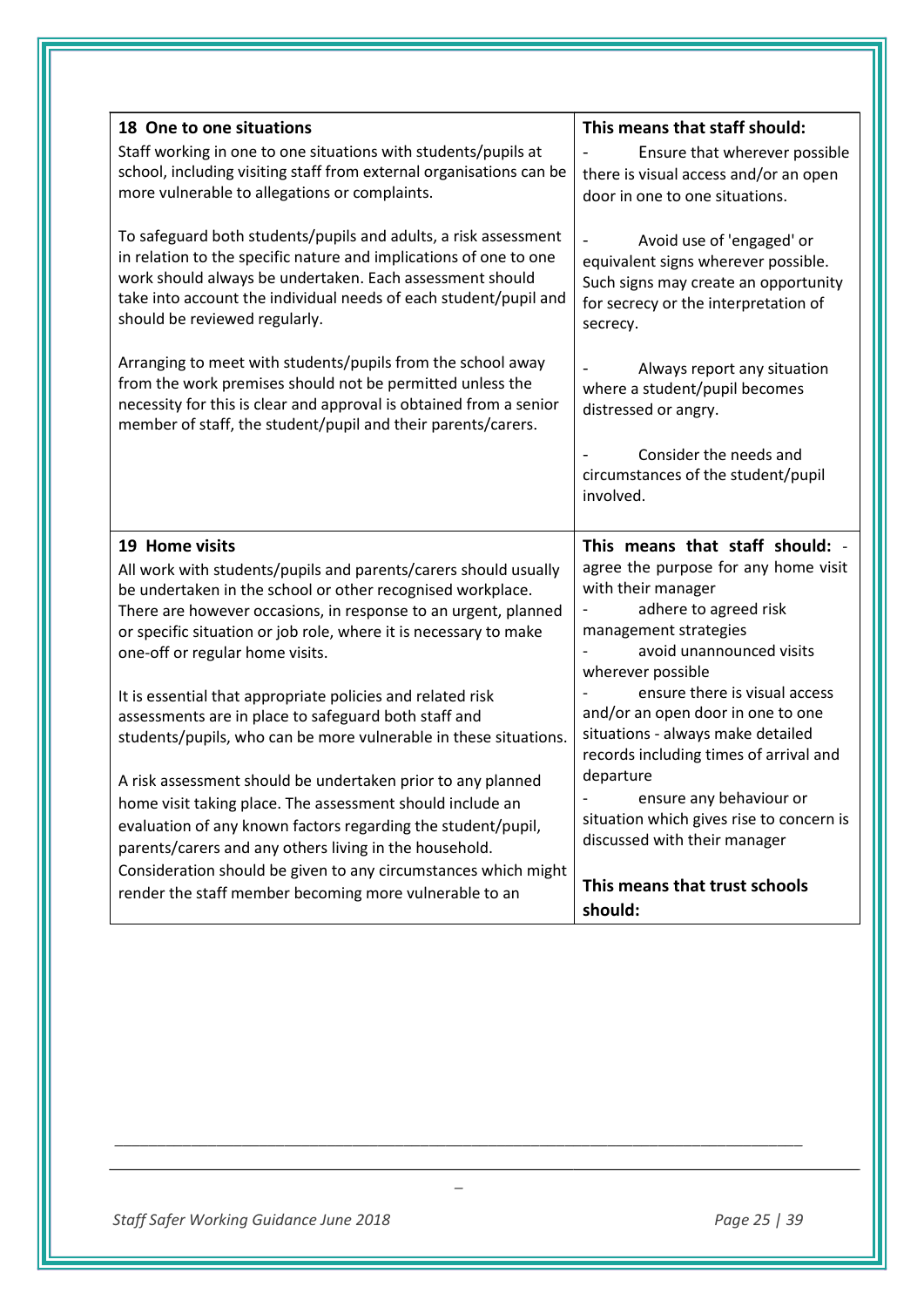| allegation being made e.g. hostility, child protection concerns,                                                                                                                                                     | ensure that they have home                                                                                                                                                                                                                                                                                                            |
|----------------------------------------------------------------------------------------------------------------------------------------------------------------------------------------------------------------------|---------------------------------------------------------------------------------------------------------------------------------------------------------------------------------------------------------------------------------------------------------------------------------------------------------------------------------------|
| complaints or grievances.<br>Specific thought should be given to visits outside of 'office<br>hours' or in remote or secluded locations. Following the                                                               | visit and lone-working policies which<br>all adults are made aware of. These<br>should include arrangements for risk<br>assessment and management                                                                                                                                                                                     |
| assessment, appropriate risk management measures should be<br>put in place, before the visit is undertaken. In the unlikely event<br>that little or no information is available, visits should not be<br>made alone. | ensure that all visits are<br>justified and recorded<br>ensure that staff are not<br>exposed to unacceptable risk<br>make clear to staff that, other<br>than in an emergency, they should not<br>enter a home if the parent/carer is<br>absent<br>ensure that staff have access<br>to a mobile telephone and an<br>emergency contact. |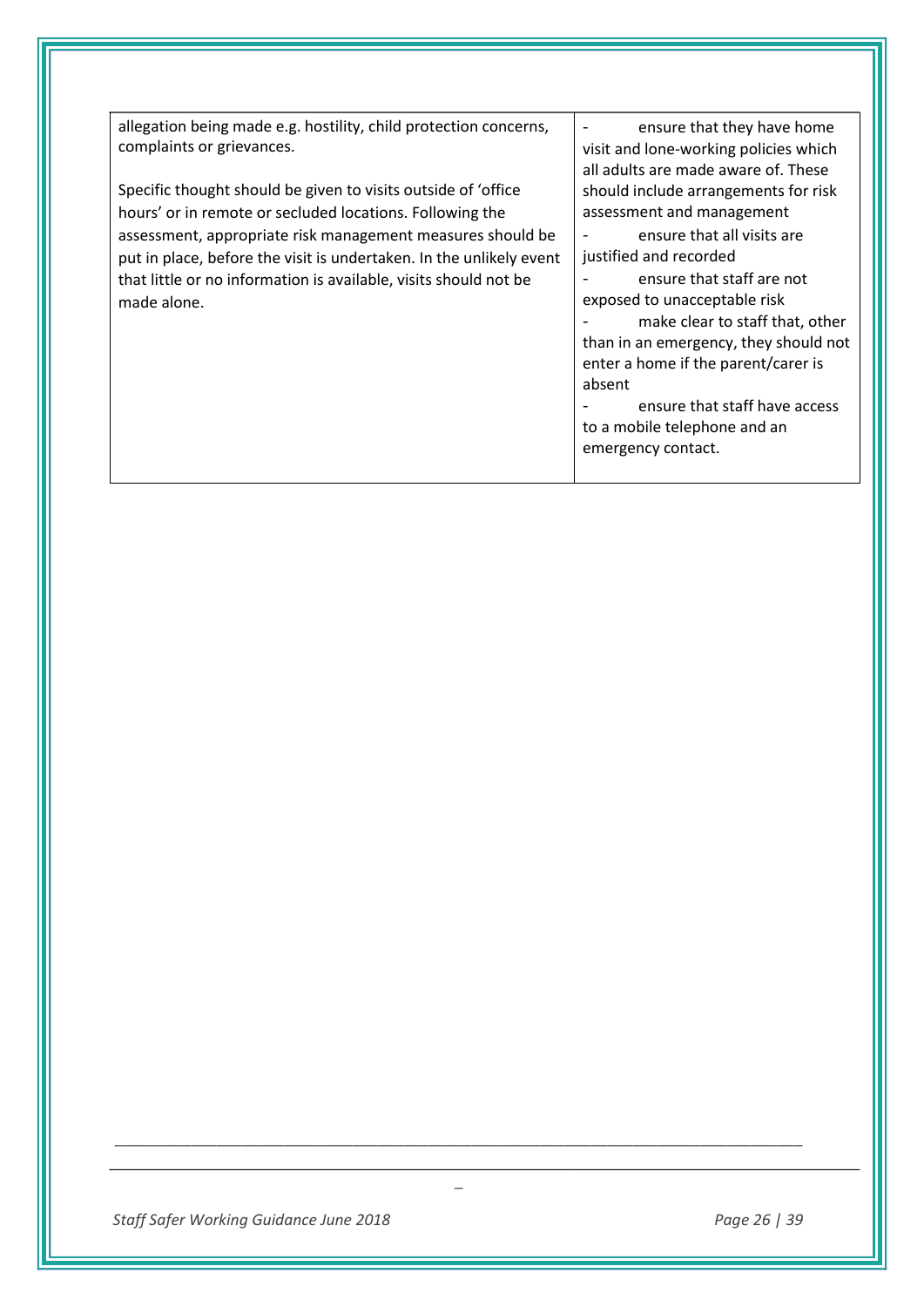| Plan and agree arrangements                |
|--------------------------------------------|
|                                            |
| with all parties in advance.               |
|                                            |
| Respond sensitively and                    |
| flexibly where any concerns arise.         |
|                                            |
| Take into account any specific             |
| or additional needs of the                 |
| student/pupil - have an appropriate        |
| licence/permit for the vehicle.            |
|                                            |
| Ensure they are fit to drive and           |
| free from any drugs, alcohol or            |
| medicine which is likely to impair         |
| judgement and/ or ability to drive.        |
|                                            |
| Ensure that if they need to be             |
| alone with a student/pupil this is for     |
| the minimum time.                          |
|                                            |
| Be aware that the safety and               |
| welfare of the student/pupil is their      |
| responsibility until this is safely passed |
| over to a parent/carer.                    |
|                                            |
| Report the nature of the                   |
| journey, the route and expected time       |
| of arrival in accordance with agreed       |
|                                            |
|                                            |
| Ensure that their behaviour                |
| and all arrangements ensure vehicle,       |
| passenger and driver safety. This          |
|                                            |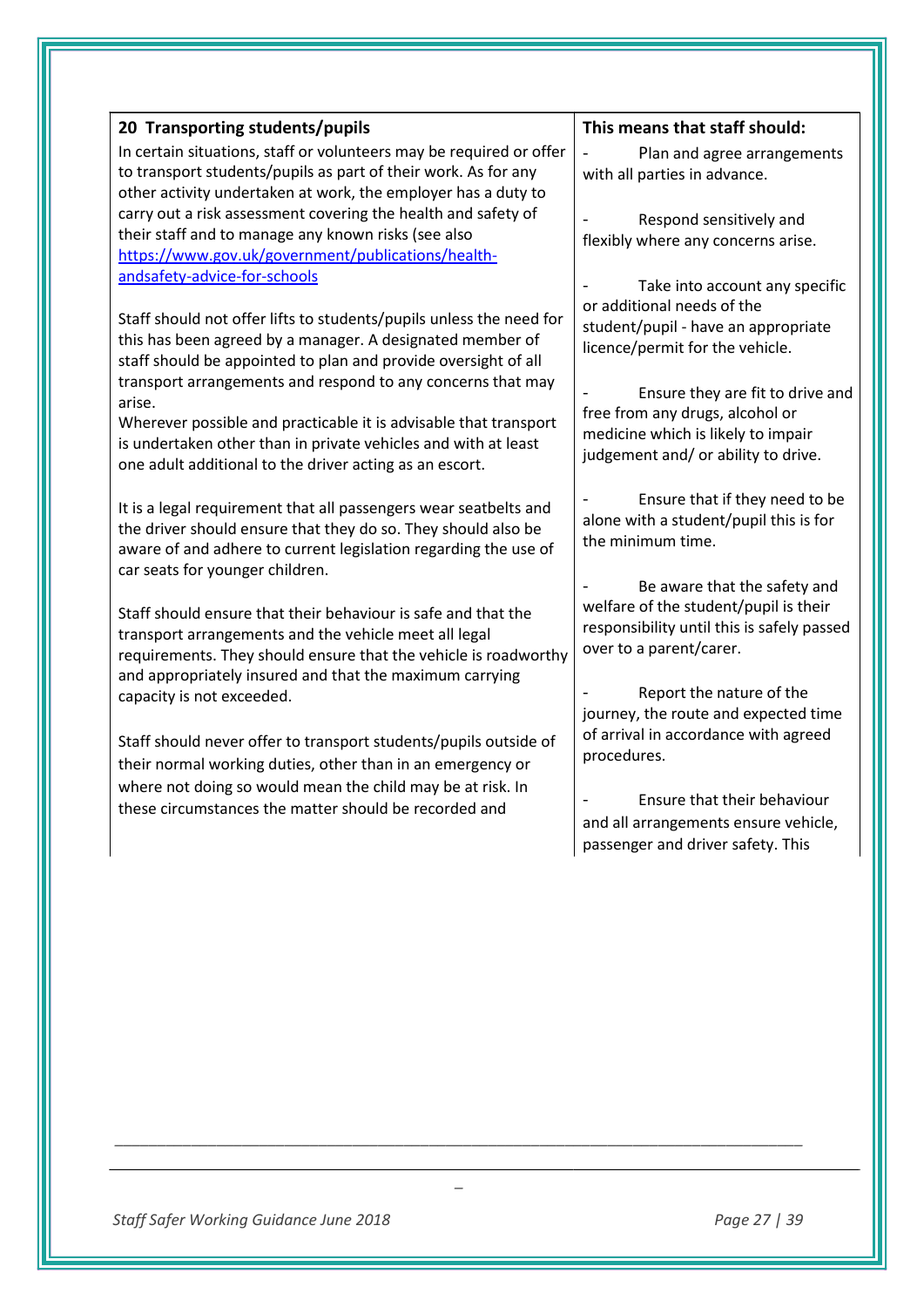| reported to both their manager and the child's parents/carers.<br>The Health and Safety policy and/or Educational Visits policy sets<br>out the arrangements under which staff may use private vehicles<br>to transport students/pupils. | includes having proper and<br>appropriate insurance (and training)<br>for the type of vehicle being driven and<br>for the purpose of the journey. |
|------------------------------------------------------------------------------------------------------------------------------------------------------------------------------------------------------------------------------------------|---------------------------------------------------------------------------------------------------------------------------------------------------|
|                                                                                                                                                                                                                                          | Ensure that any impromptu or<br>emergency arrangements of lifts are<br>recorded and can be justified.                                             |
|                                                                                                                                                                                                                                          | Refer to Local and National<br>guidance for educational visits.                                                                                   |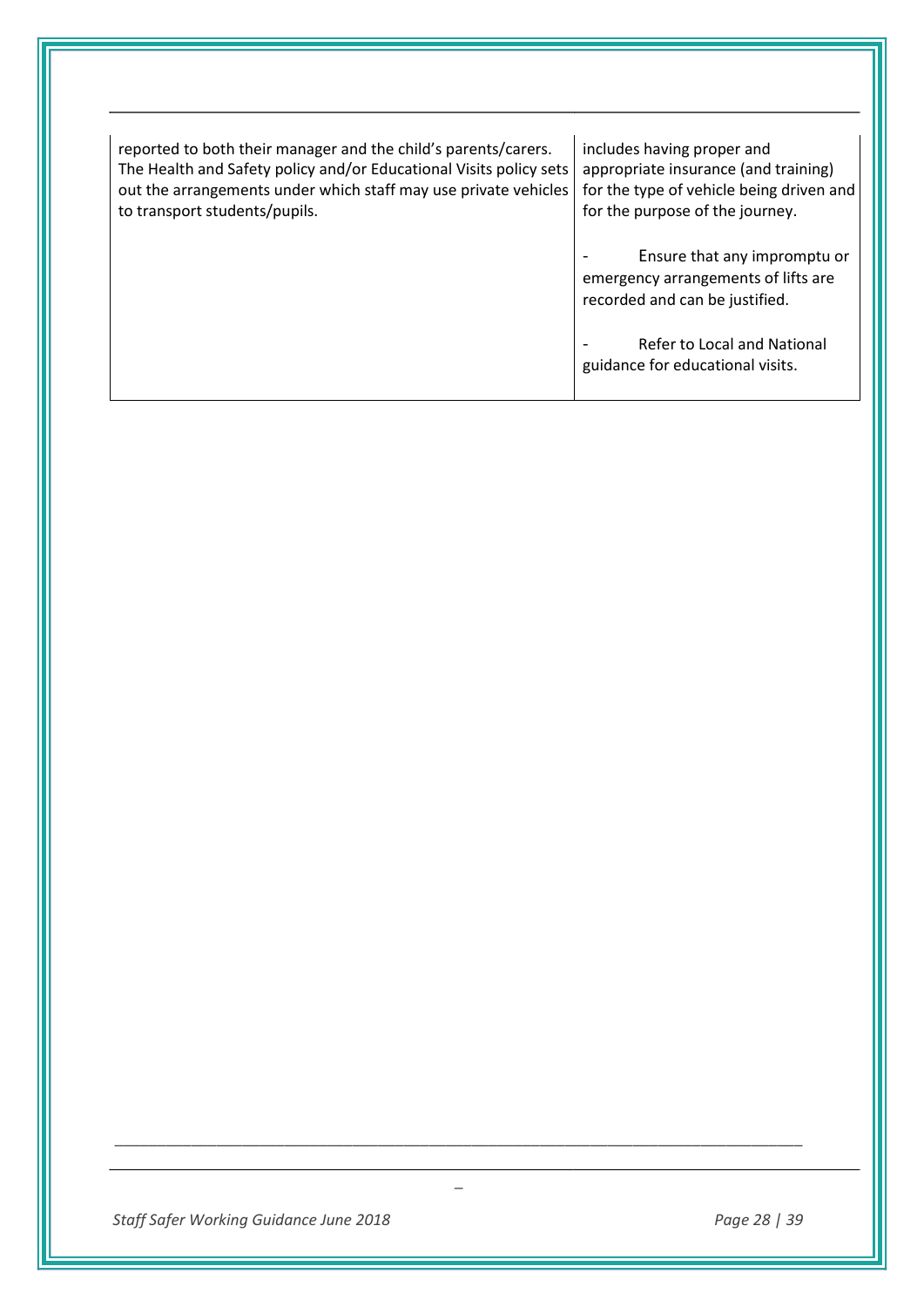| 21 Educational visits                                                                         | This means that staff should:          |
|-----------------------------------------------------------------------------------------------|----------------------------------------|
| Staff responsible for organising educational visits should be                                 | Adhere to the school's                 |
| familiar with the Department for Education's advice on Health                                 | educational visits guidance.           |
| and Safety available at                                                                       |                                        |
| https://www.gov.uk/government/publications/health-                                            | Always have another adult              |
| andsafety-advice-for-schools (guidance is also available from the                             | present on visits, unless otherwise    |
| Outdoor Education Advisers' Panel http://oeapng.info/)                                        | agreed with senior staff.              |
| The duties in the Health and Safety at Work etc. Act 1974 and                                 | Undertake risk assessments.            |
| the supporting regulations apply to activities taking place on or                             |                                        |
| off the school premises (including school visits) in Great Britain.                           | Have parental consent to the           |
| All school employers must have a Health and Safety policy. This                               |                                        |
| should include policy and procedures for off-site visits, including                           | activity.                              |
| residential visits and any school-led adventure activities.                                   |                                        |
|                                                                                               | Ensure that their behaviour            |
| The Management of Health and Safety at Work Regulations                                       | remains professional at all times.     |
| (1999) impose a duty on employers to produce suitable and                                     |                                        |
| sufficient risk assessments. This would include assessment of any                             | Never share beds with a                |
| risks to employees, children or others during an educational                                  | student/pupil.                         |
| visit, and the measures that should be taken to minimise these                                |                                        |
| risks. For regular activities, such as taking pupils to a local                               | Never share bedrooms unless            |
| swimming pool, the risks should be considered under the                                       | it involves a dormitory situation and  |
| school's general arrangements and a check to make sure that                                   | the arrangements have been             |
| the precautions remain suitable is all that is required.                                      | previously discussed with              |
|                                                                                               | Principal/Headteacher, parents/carers  |
| For annual or infrequent activities, a review of an existing                                  | and students/pupils.                   |
| assessment may be all that is needed. For new higher-risk                                     |                                        |
| activities or trips, a specific assessment of the significant risks<br>should be carried out. | Refer to local and national            |
|                                                                                               | guidance for Educational visits,       |
| Staff should take particular care when supervising                                            | including exchange visits (both to the |
| students/pupils in the less formal atmosphere of an educational                               | UK and abroad).                        |
| visit where a more relaxed discipline or informal dress and                                   |                                        |
| language code may be acceptable.                                                              |                                        |
|                                                                                               |                                        |
| However, staff remain in a position of trust and need to ensure                               |                                        |
| that their behaviour cannot be interpreted as seeking to                                      |                                        |
| establish an inappropriate relationship or friendship.                                        |                                        |
|                                                                                               |                                        |
| Where out of school or setting activities include overnight stays,                            |                                        |
| careful consideration needs to be given to sleeping                                           |                                        |
| arrangements. Students/pupils, adults and parents/carers                                      |                                        |
| should be informed of these prior to the start of the trip. In all                            |                                        |
| circumstances, those organising trips and outings should pay                                  |                                        |
| careful attention to ensuring there is a safe staff/child ratio and                           |                                        |
| suitable gender mix of staff.                                                                 |                                        |
|                                                                                               |                                        |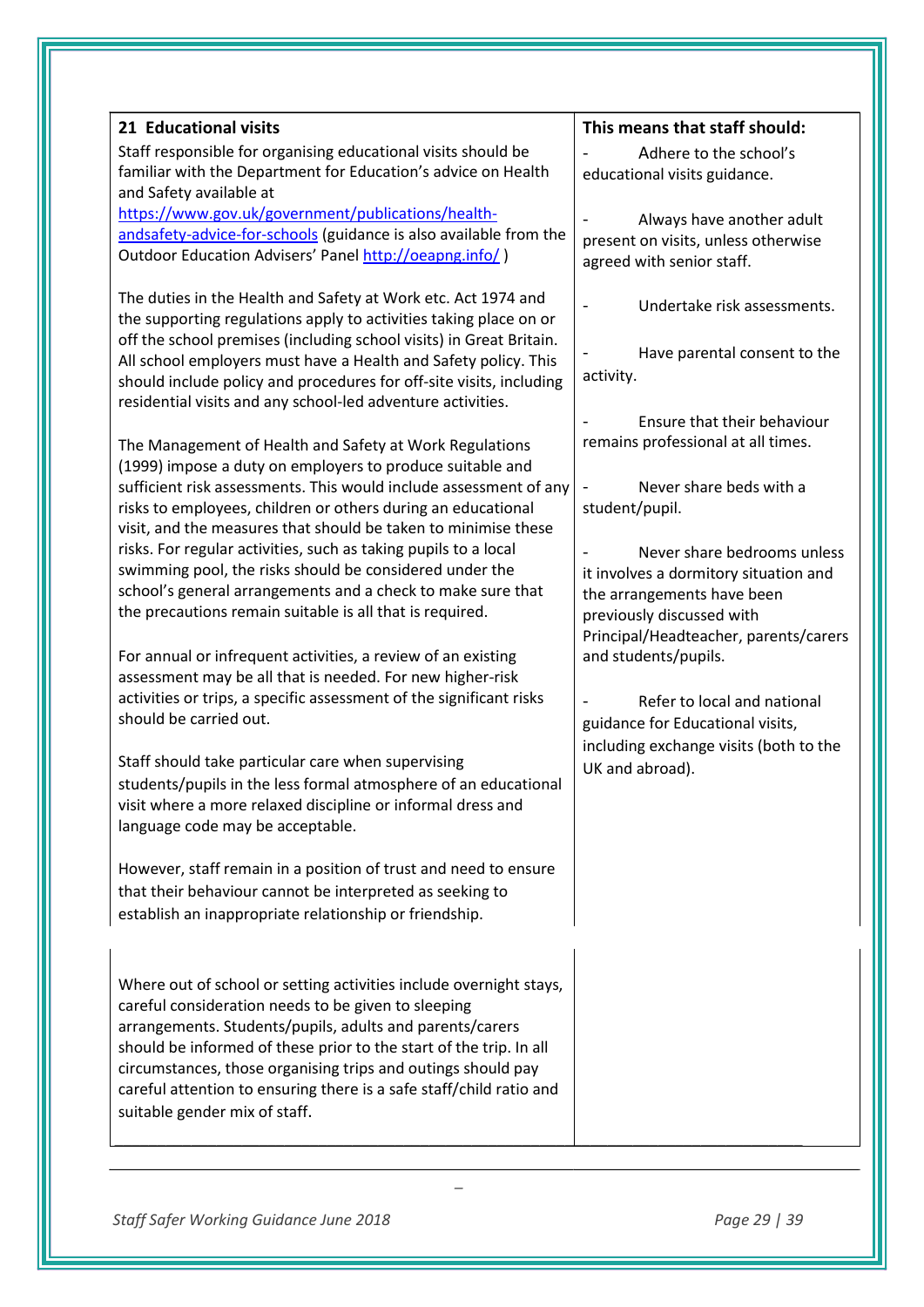| 22 First Aid and medication<br>All schools within the trust should have an adequate number of<br>qualified first-aiders. Parents/carers should be informed when<br>first aid has been administered.<br>Any member of school staff may be asked to become a qualified<br>first-aider or to provide support to students/pupils with medical<br>conditions, including the administering of medicines, but they<br>cannot be required to do so unless this forms part of their<br>contract of employment (teachers cannot be required to do                                                                                                                                                                                                     | <b>This</b><br>Part<br>nam<br>aid re<br>paed<br>moni     |
|---------------------------------------------------------------------------------------------------------------------------------------------------------------------------------------------------------------------------------------------------------------------------------------------------------------------------------------------------------------------------------------------------------------------------------------------------------------------------------------------------------------------------------------------------------------------------------------------------------------------------------------------------------------------------------------------------------------------------------------------|----------------------------------------------------------|
| these tasks but other members of staff, whose contracts are<br>agreed locally, can be required to do so if their contracts provide<br>for it).                                                                                                                                                                                                                                                                                                                                                                                                                                                                                                                                                                                              | First<br>meet                                            |
| Staff should receive sufficient and suitable training and achieve<br>the necessary level of competency before they take on<br>responsibility to support children with medical conditions.<br>Advice on managing medicines is included in the statutory<br>guidance on supporting students/pupils at school with medical<br>conditions. In circumstances where a pupil needs medication<br>regularly, this would usually be recorded in their individual<br>healthcare plan. This provides details of the level and type of<br>support a child needs to manage effectively their medical<br>condition in school and should include information about the<br>medicine to be administered, the correct dosage and any<br>storage requirements. | medi<br>Healt<br>stude<br>cond<br>task<br>stude<br>plans |
| After discussion with parent/carers, children who are<br>competent should be encouraged to take responsibility for<br>managing their own medicines and procedures. This could<br>include for example, the application of any ointment or sun<br>cream, or use of inhalers or Epipens.                                                                                                                                                                                                                                                                                                                                                                                                                                                       | appr<br>unde<br>certa                                    |
| If a member of staff is concerned or uncertain about the amount<br>or type of medication being given to a student/pupil this should<br>be discussed with the Designated Safeguarding Lead (DSL).                                                                                                                                                                                                                                                                                                                                                                                                                                                                                                                                            | what                                                     |
| Adults taking medication which may affect their ability to care<br>for children should seek medical advice regarding their<br>suitability to do so and providers should ensure that they only                                                                                                                                                                                                                                                                                                                                                                                                                                                                                                                                               | in the<br>medi                                           |
|                                                                                                                                                                                                                                                                                                                                                                                                                                                                                                                                                                                                                                                                                                                                             |                                                          |

*\_* 

# **This means that Futura Learning Partnership schools should:**

Ensure there are trained and ed individuals to undertake first esponsibilities, including liatric first aid if relevant.

Ensure training is regularly itored and updated.

Refer to local and national Aid guidance and guidance on ting the needs of children with ical conditions.

Adhere to the policy for th and Safety and supporting ents/pupils with medical litions policy.

Make other staff aware of the being undertaken.

Have regard to ents/pupils' individual healthcare  $\mathsf{s}$ .

- Always ensure that an opriate health/risk assessment is ertaken prior to undertaking ain activities.

Explain to the student/pupil t is happening.

Always act and be seen to act e student/pupil's best interest.

Make a record of all ications administered.

Not work with students/pupils whilst taking medication unless medical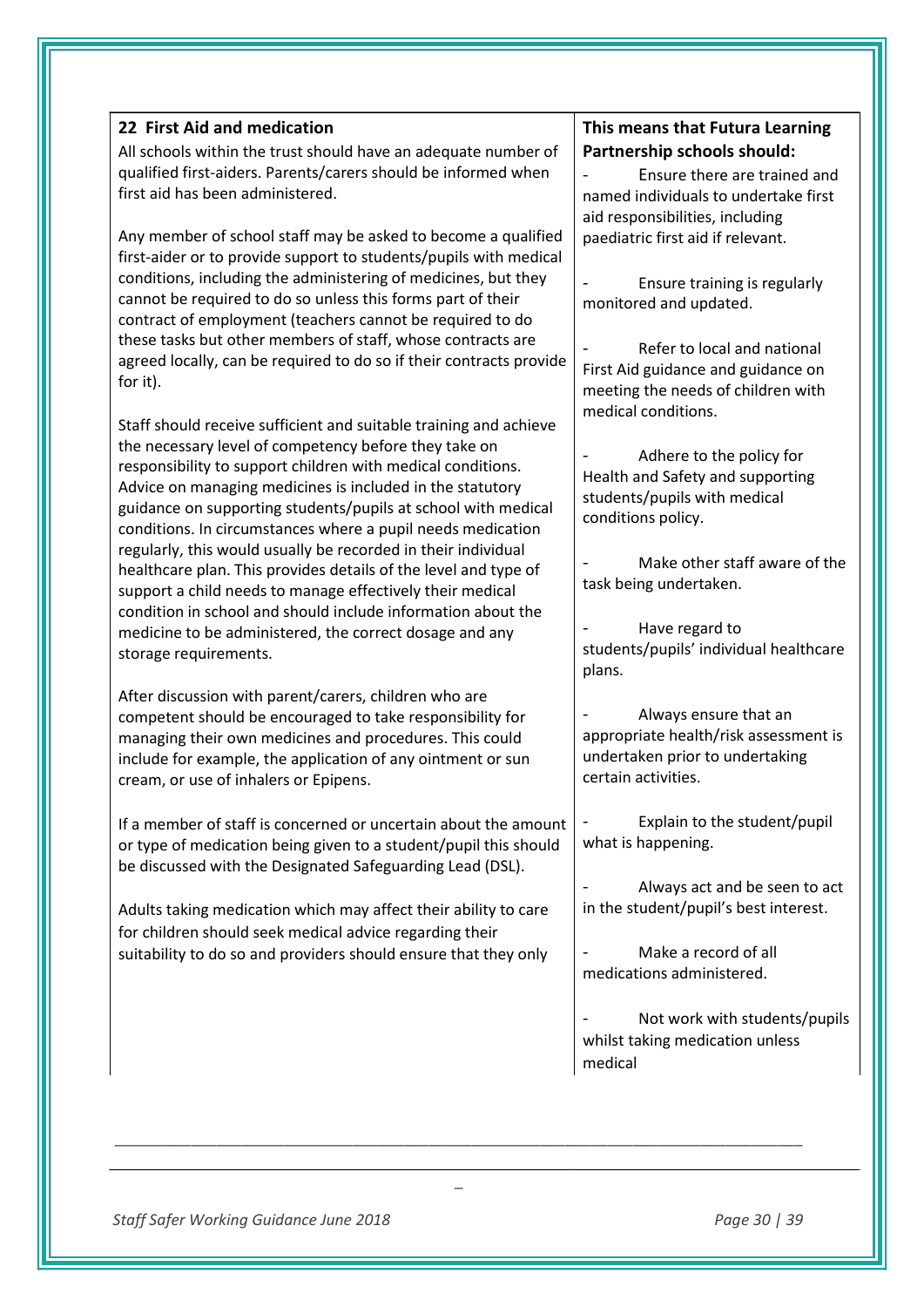| work directly with children if that advice confirms that the<br>medication is unlikely to impair their ability to look after<br>children.             | advice confirms that they are able to<br>do so. |
|-------------------------------------------------------------------------------------------------------------------------------------------------------|-------------------------------------------------|
| Employers are also responsible for managing the performance of<br>their employees and for ensuring they are suitable to work with<br>children.        |                                                 |
| Risk assessment is likely to recommend that staff medication on<br>the premises must be securely stored and out of reach of<br>children at all times. |                                                 |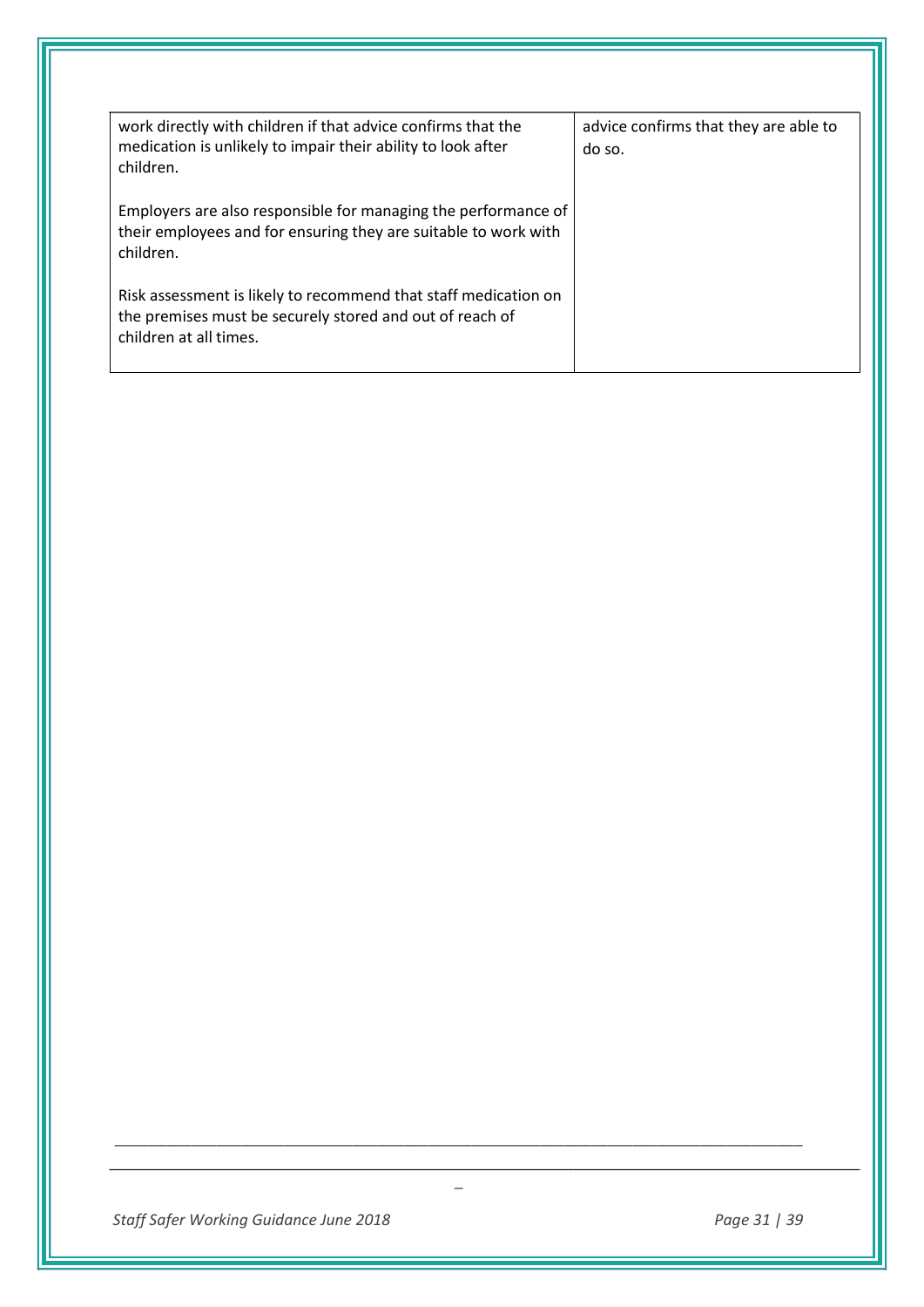| 23 Photography, videos and other images                                                                                          | This means that staff should:                                        |
|----------------------------------------------------------------------------------------------------------------------------------|----------------------------------------------------------------------|
| Many educational activities involve recording images. These may                                                                  | Adhere to the trust/school                                           |
| be undertaken for displays, publicity, to celebrate achievement                                                                  | policy.                                                              |
| and to provide records of evidence of the activity. Under no                                                                     |                                                                      |
| circumstances should staff be expected or allowed to use their                                                                   | Only publish images of                                               |
| personal equipment to take images of pupils at or on behalf of<br>the trust/school.                                              | students/pupils where they and their                                 |
|                                                                                                                                  | parent/carer have given explicit                                     |
| Each school should have arrangements with regard to the taking                                                                   | written consent to do so.                                            |
| and use of images, which is linked to their safeguarding and                                                                     | Only take images where the                                           |
| child protection policy. This should cover the wide range of                                                                     | student/pupil is happy for them to do                                |
| devices which can be used for taking/recording images e.g.                                                                       | SO.                                                                  |
| cameras, mobile-phones, smart phones, tablets, web-cams etc.<br>and arrangements for the use of these by both staff, parents and |                                                                      |
| visitors.                                                                                                                        | Only retain images when there                                        |
|                                                                                                                                  | is a clear and agreed purpose for doing                              |
| Whilst images are regularly used for very positive purposes,                                                                     | SO.                                                                  |
| adults need to be aware of the potential for these to be taken                                                                   |                                                                      |
| and/or misused or manipulated for pornographic or 'grooming'                                                                     | Store images in an appropriate<br>secure place in the school.        |
| purposes. Particular regard needs to be given when images are                                                                    |                                                                      |
| taken of young or vulnerable children who may be unable to<br>question why or how the activities are taking place.               | Ensure that a senior member                                          |
|                                                                                                                                  | of staff is aware that the                                           |
| Students/pupils who have been previously abused in a manner                                                                      | photography/image equipment is                                       |
| that involved images may feel particularly threatened by the use                                                                 | being used and for what purpose.                                     |
| of photography, filming etc. Staff should remain sensitive to any                                                                |                                                                      |
| student/pupil who appears uncomfortable and should recognise                                                                     | Be able to justify images of<br>students/pupils in their possession. |
| the potential for misinterpretation.                                                                                             |                                                                      |
| Making and using images of students/pupils will require the age                                                                  | Avoid making images in one to                                        |
| appropriate consent of the individual concerned and their                                                                        | one situations.                                                      |
| parents/carers. Images should not be displayed on websites, in                                                                   |                                                                      |
| publications or in a public place without such consent. The                                                                      | This means that adults should not:                                   |
| definition of a public place includes areas where visitors to the<br>Trust/school have access.                                   | Take images of students/pupils                                       |
|                                                                                                                                  | for their personal use.                                              |
|                                                                                                                                  | Display or distribute images of                                      |
|                                                                                                                                  | students/pupils unless they are sure                                 |
|                                                                                                                                  | that they have parental consent to do                                |
|                                                                                                                                  | so (and, where appropriate, consent                                  |
|                                                                                                                                  | from the child).                                                     |
|                                                                                                                                  |                                                                      |
|                                                                                                                                  |                                                                      |
|                                                                                                                                  |                                                                      |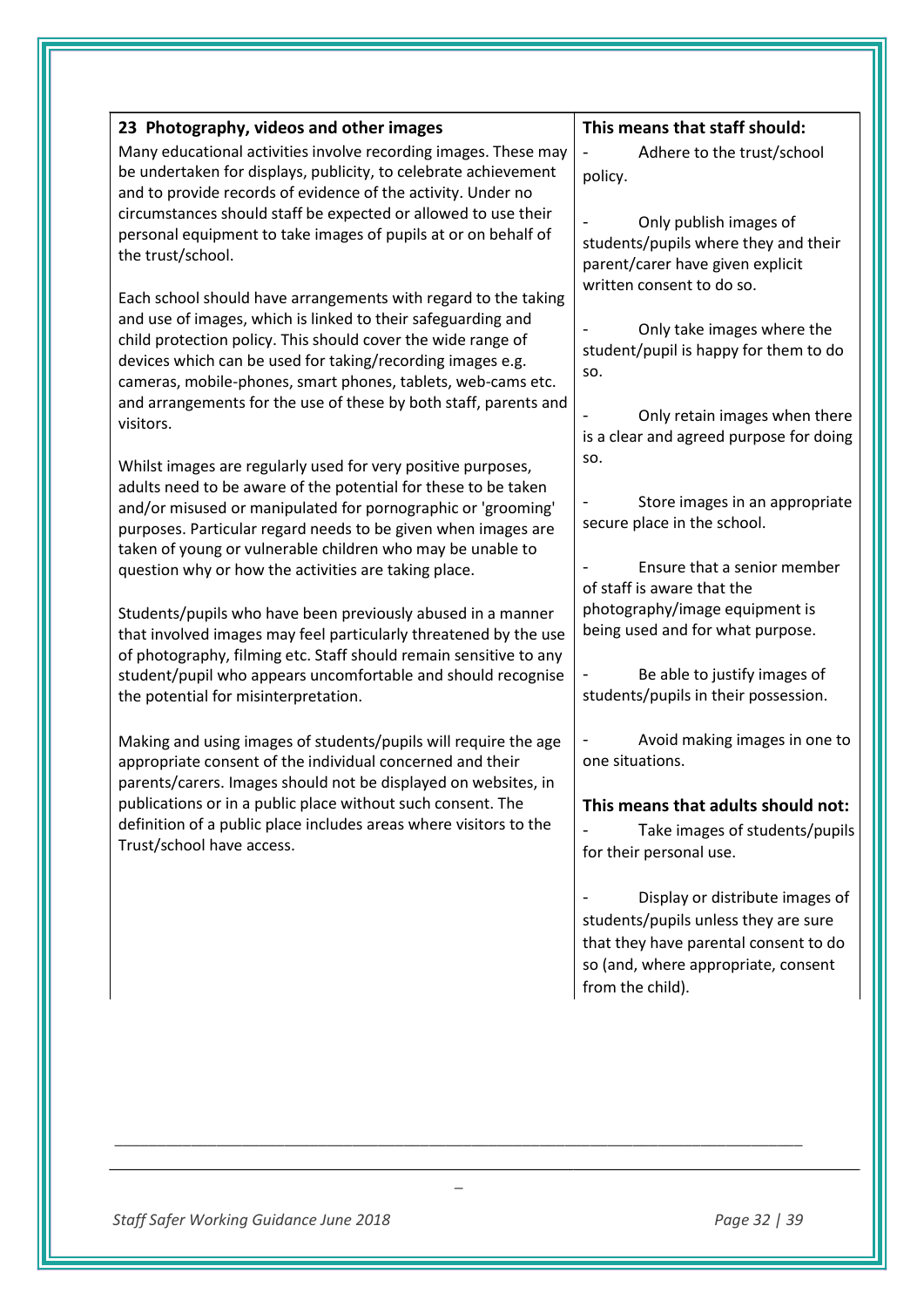| For the protection of children, it is recommended that when<br>using images for publicity purposes that the following guidance<br>should be followed:<br>if the image is used, avoid naming the child, (or, as a | Take images of children using<br>personal equipment.                           |
|------------------------------------------------------------------------------------------------------------------------------------------------------------------------------------------------------------------|--------------------------------------------------------------------------------|
| minimum, use first names rather than surnames)<br>if the child is named, avoid using their image<br>schools should establish whether the image will be                                                           | Take images of children in a<br>state of undress or semi-undress.              |
| retained for further use, where and for how long<br>images should be securely stored and used only by those<br>authorised to do so.                                                                              | Take images of children which<br>could be considered as indecent or<br>sexual. |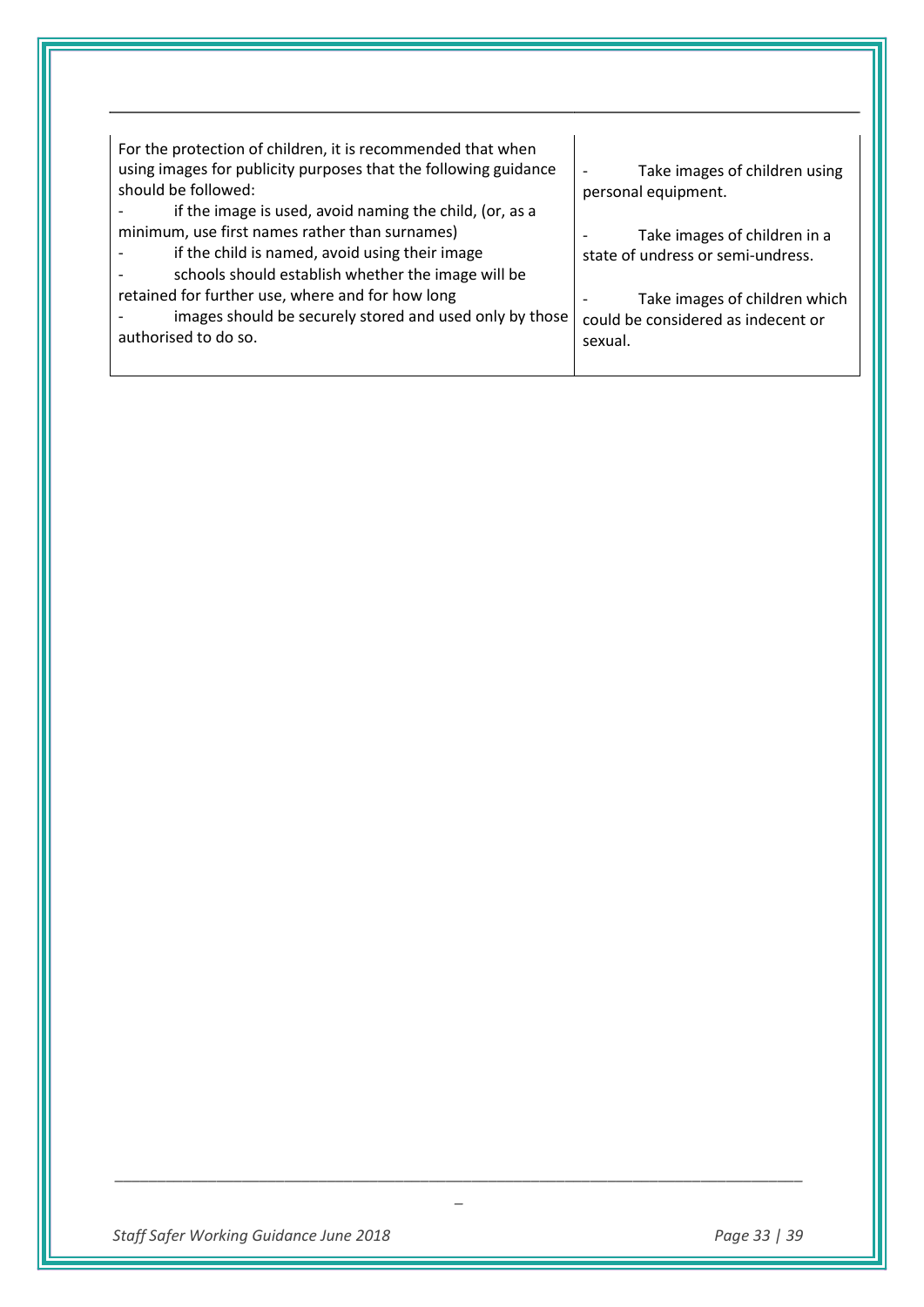| 24 Exposure to inappropriate images                                                                                                                                                                                                                                                                                                                                                                                                                                                                                                                                                  | This means that staff should:                                                                                                                                       |
|--------------------------------------------------------------------------------------------------------------------------------------------------------------------------------------------------------------------------------------------------------------------------------------------------------------------------------------------------------------------------------------------------------------------------------------------------------------------------------------------------------------------------------------------------------------------------------------|---------------------------------------------------------------------------------------------------------------------------------------------------------------------|
| Staff should take extreme care to ensure that children and<br>young people are not exposed, through any medium, to<br>inappropriate or indecent images.                                                                                                                                                                                                                                                                                                                                                                                                                              | Abide by the trust's acceptable<br>use and e-safety policies.                                                                                                       |
| There are no circumstances that will justify adults: making,<br>downloading, possessing or distributing indecent images or<br>pseudo-images of children (child abuse images). Accessing these<br>images, whether using the trust's/school's or personal<br>equipment, on or off the premises, or making, storing or<br>disseminating such material is illegal.                                                                                                                                                                                                                       | Ensure that children cannot be<br>exposed to indecent or inappropriate<br>images.<br>Ensure that any films or<br>material shown to children are age<br>appropriate. |
| If indecent images of children are discovered at the<br>establishment or on the trust/school equipment an immediate<br>referral should be made to the Local Authority Designated<br>Officer, (LADO) and the police contacted. The<br>images/equipment should be secured and there should be no<br>attempt to view or delete the images as this could jeopardise<br>necessary criminal action. If the images are of children known to<br>the school, a referral should also be made to children's social<br>care in line with local arrangements.                                     |                                                                                                                                                                     |
| Under no circumstances should any adult use trust/school<br>equipment to access pornography. Personal equipment<br>containing pornography or links to it should never be brought<br>into or used in the workplace. This will raise serious concerns<br>about the suitability of the adult to continue working with<br>children and young people.                                                                                                                                                                                                                                     |                                                                                                                                                                     |
| Staff should keep their passwords confidential and not allow<br>unauthorised access to equipment. In the event of any indecent<br>images of children or unsuitable material being discovered on a<br>device the equipment should not be tampered with in any way.<br>It should be secured and isolated from the network, and the<br>LADO contacted without delay. Adults should not attempt to<br>investigate the matter or evaluate the material themselves as<br>this may lead to a contamination of evidence and a possibility<br>they will be at risk of prosecution themselves. |                                                                                                                                                                     |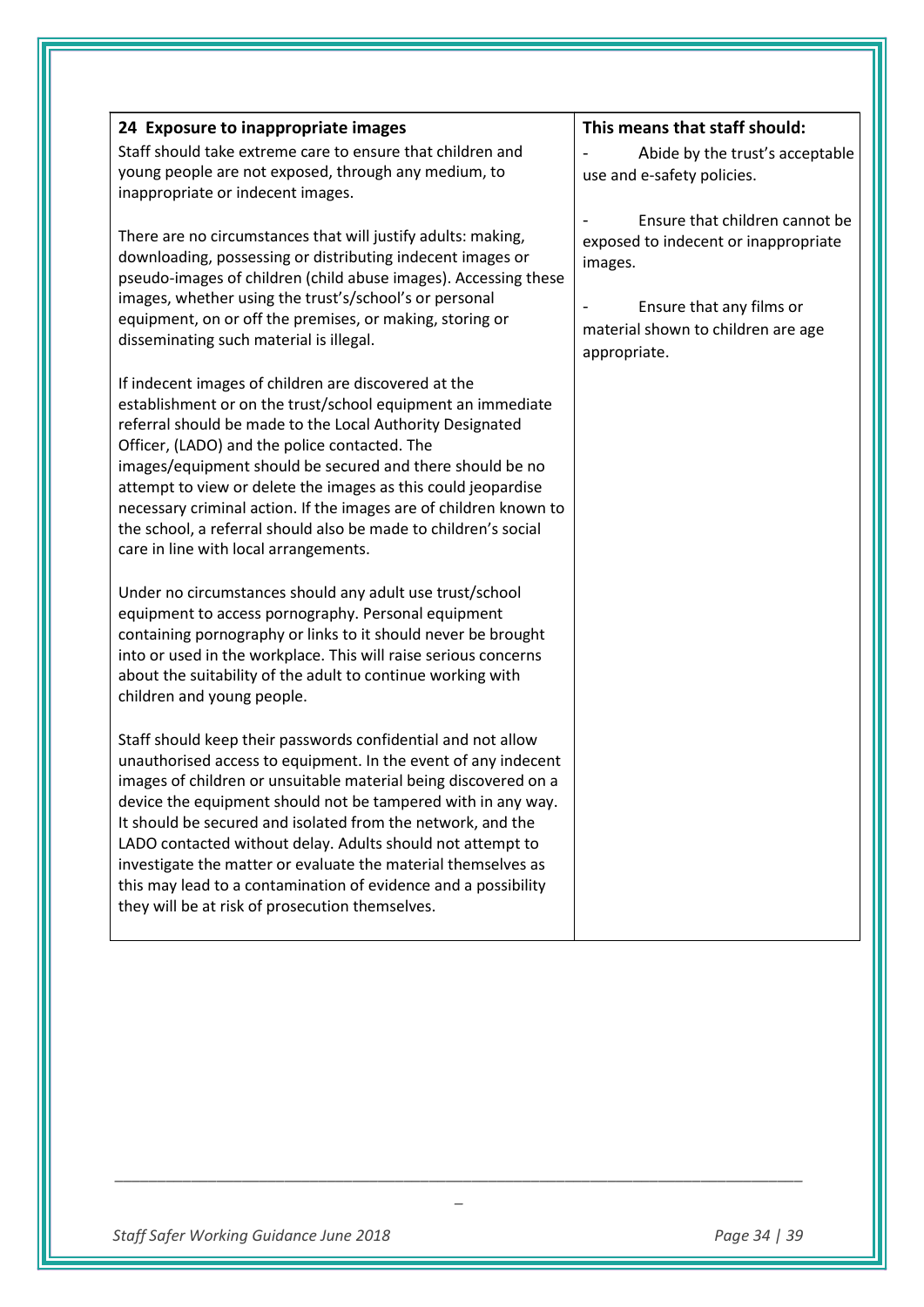| 25 Personal living accommodation including on site                                                                                                                                                                                                                                                                                                                                   | This means that staff should:                                                                                               |
|--------------------------------------------------------------------------------------------------------------------------------------------------------------------------------------------------------------------------------------------------------------------------------------------------------------------------------------------------------------------------------------|-----------------------------------------------------------------------------------------------------------------------------|
| provision<br>Generally, staff should not invite any students/pupils into their<br>living accommodation unless the reason to do so has been firmly<br>established and agreed with their manager and the                                                                                                                                                                               | Be vigilant in maintaining their<br>privacy, including when living in onsite<br>accommodation.<br>Be mindful of the need to |
| student/pupil's parents/carers.                                                                                                                                                                                                                                                                                                                                                      | avoid placing themselves in vulnerable<br>situations.                                                                       |
| It is not appropriate for staff to be expected or requested to<br>use their private living space for any activity, play or learning.<br>This includes seeing students/pupils for e.g. discussion of<br>reports, academic reviews, tutorials, pastoral care or<br>counselling. Managers should ensure that appropriate<br>accommodation for such activities is found elsewhere in the | Refuse any request for their<br>accommodation to be used as an<br>additional resource for the<br>trust/school.              |
| trust/school. Under no circumstances should students/pupils be<br>asked to assist adults with jobs or tasks, either for or without<br>reward, at or in their private accommodation. This guidance<br>should also apply to all other persons living in or visiting the                                                                                                                | Be mindful of the need to<br>maintain appropriate personal and<br>professional boundaries.                                  |
| private accommodation.                                                                                                                                                                                                                                                                                                                                                               | Not ask students/pupils to<br>undertake jobs or errands for their<br>personal benefit.                                      |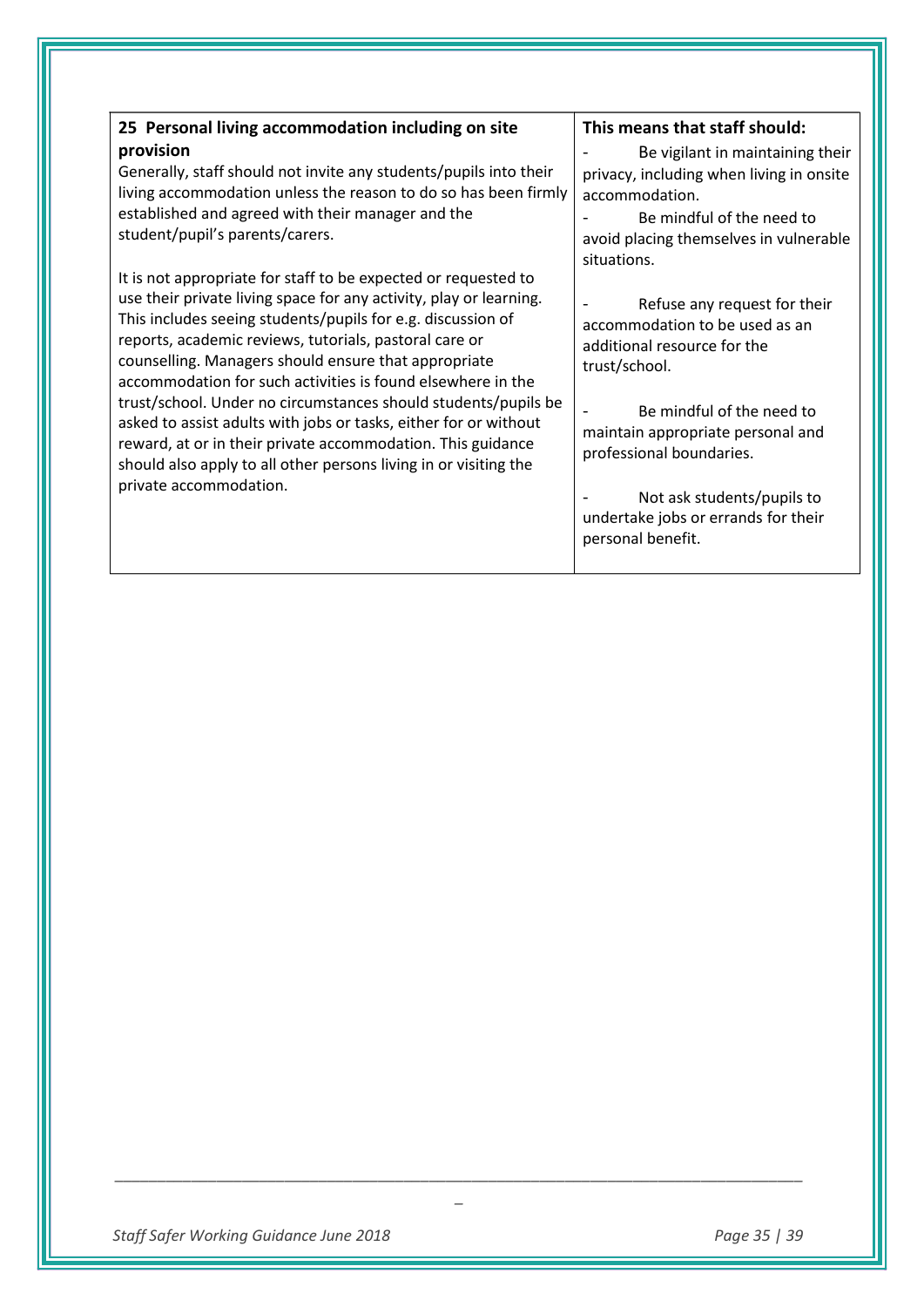| 26 Overnight supervision and examinations                                                                                   | This means that:                        |  |
|-----------------------------------------------------------------------------------------------------------------------------|-----------------------------------------|--|
| There are occasions during exam periods when timetables clash                                                               | Schools should ensure that all          |  |
| and arrangements need to be made to preserve the integrity of                                                               | arrangements reflect a duty of care     |  |
| the examination process. In these circumstances examination                                                                 | towards students and staff.             |  |
| boards may allow candidates to take an examination the                                                                      |                                         |  |
| following morning, including Saturdays.                                                                                     | Where<br>staff<br>do<br>supervise       |  |
|                                                                                                                             | candidates overnight:                   |  |
| The supervision of a candidate on journeys to and from the                                                                  | A full health and safety risk           |  |
| centre and overnight may be undertaken by the candidate's                                                                   | assessment should have been             |  |
| parent/carer or centre staff.                                                                                               | undertaken.                             |  |
|                                                                                                                             | All members of the household            |  |
| The examination board requires the centre to determine a                                                                    | should have had appropriate vetting     |  |
| method of supervision which ensures the candidate's wellbeing.<br>As a result, in some circumstances staff may be asked to  | including, where eligible, DBS and      |  |
| volunteer to supervise students perhaps in their own homes.                                                                 | barred list checks.                     |  |
|                                                                                                                             | All arrangements should be              |  |
|                                                                                                                             | made in partnership and agreement       |  |
| The overriding consideration should be the safeguarding of both<br>the student and staff, therefore many local authorities, | with the student/pupil and              |  |
| professional associations and unions do not endorse the practice                                                            | parents/carers. - Arrangements          |  |
| of staff supervising candidates overnight in their own homes.                                                               | involving one to one supervision        |  |
| Some schools employ alternatives such as a 'sleep-over' on the                                                              | should be avoided wherever possible.    |  |
| school premises.                                                                                                            | As much choice, flexibility and         |  |
|                                                                                                                             | contact with 'the outside world',       |  |
| Where arrangements are made for a staff member to supervise                                                                 | should be incorporated into any         |  |
| a pupil overnight then all necessary safeguards should be in                                                                | arrangement so far as is consistent     |  |
| place.                                                                                                                      | with appropriate supervision. -         |  |
|                                                                                                                             | Whenever possible, independent          |  |
| Also refer to Section 2 of the examination board instructions:                                                              | oversight of arrangements should be     |  |
| http://www.jcq.org.uk/exams-office/ice---instructions-for-                                                                  | made.                                   |  |
|                                                                                                                             |                                         |  |
| conducting-examinations/instructions-for-                                                                                   | - Any situation which gives rise to     |  |
| conductingexaminations-2016-2017                                                                                            | complaint, disagreement or              |  |
|                                                                                                                             | misunderstanding should be reported.    |  |
|                                                                                                                             | - Staff should have regard to any local |  |
|                                                                                                                             | and national guidance.                  |  |
|                                                                                                                             |                                         |  |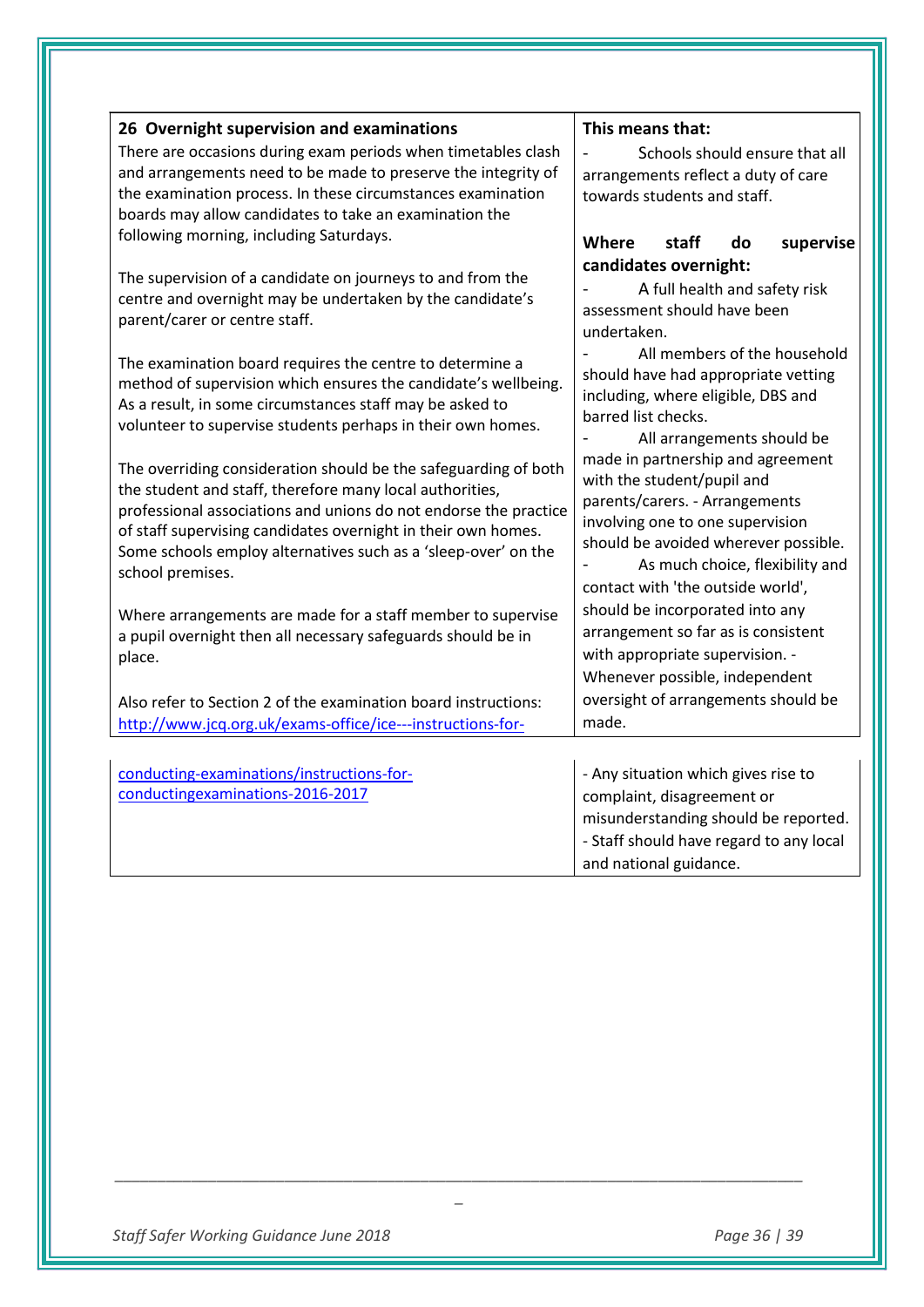| 27 Curriculum<br>Many areas of the curriculum can include or raise subject matter<br>which is sexually explicit or of a political or sensitive nature.<br>Care should be taken to ensure that resource materials cannot<br>be misinterpreted and clearly relate to the learning outcomes<br>identified by the lesson plan.<br>This can be supported by developing ground rules with<br>students/pupils to ensure sensitive topics can be discussed in a<br>safe learning environment. This plan should highlight particular<br>areas of risk and sensitivity and care should especially be taken<br>in those areas of the curriculum where usual boundaries or rules<br>are less rigorously applied e.g. drama<br>The curriculum can sometimes include or lead to unplanned<br>discussion about subject matter of a sexually explicit, political or<br>otherwise sensitive nature. Responding to children's questions<br>requires careful judgement and staff should take guidance in<br>these circumstances from the Designated Safeguarding Lead<br>$(DSL)$ .<br>Care should be taken to comply with the trust/school's policy on<br>spiritual, moral, social, cultural (SMSC) which should promote<br>fundamental British values and be rigorously reviewed to ensure<br>it is lawful and consistently applied.<br>Staff should also comply at all times with the policy for sex and<br>relationships education (SRE). It should be noted that<br>parents/carers have the right to withdraw their children from all<br>or part of any sex education provided but not from the National | This means that staff should:<br>Have clear evidence of<br>$\overline{\phantom{a}}$<br>planning.<br>Take care when encouraging<br>students/pupils to use self-expression,<br>not to overstep personal and<br>professional boundaries.<br>Be able to justify all curriculum<br>materials and relate these to clearly<br>identifiable lessons plans.<br>This means that adults should not:<br>Enter into or encourage<br>inappropriate discussions which may<br>offend or harm others.<br>Undermine fundamental<br>British values.<br>Express any prejudicial views.<br>Attempt to influence or<br>impose their personal values, attitudes<br>or beliefs on students/pupils. |
|-------------------------------------------------------------------------------------------------------------------------------------------------------------------------------------------------------------------------------------------------------------------------------------------------------------------------------------------------------------------------------------------------------------------------------------------------------------------------------------------------------------------------------------------------------------------------------------------------------------------------------------------------------------------------------------------------------------------------------------------------------------------------------------------------------------------------------------------------------------------------------------------------------------------------------------------------------------------------------------------------------------------------------------------------------------------------------------------------------------------------------------------------------------------------------------------------------------------------------------------------------------------------------------------------------------------------------------------------------------------------------------------------------------------------------------------------------------------------------------------------------------------------------------------------------------------------------------------|----------------------------------------------------------------------------------------------------------------------------------------------------------------------------------------------------------------------------------------------------------------------------------------------------------------------------------------------------------------------------------------------------------------------------------------------------------------------------------------------------------------------------------------------------------------------------------------------------------------------------------------------------------------------------|
| Curriculum for Science.<br>28 Whistleblowing<br>Whistleblowing is the mechanism by which staff can voice their<br>concerns, made in good faith, without fear of repercussion.<br>Educational settings should have a clear and accessible<br>whistleblowing policy that meets the terms of the Public Interest<br>Disclosure Act 1998. Staff who use whistle blowing procedures<br>should have their employment rights protected.<br>Staff should recognise their individual responsibilities to bring<br>matters of concern to the attention of senior management<br>and/or relevant external agencies and that to not do so may<br>result in charges of serious neglect on their part where the<br>welfare of children may be at risk.                                                                                                                                                                                                                                                                                                                                                                                                                                                                                                                                                                                                                                                                                                                                                                                                                                                   | This means that Futura Learning<br><b>Partnership should:</b><br>Have a Whistleblowing Policy<br>in place in the Futura Learning<br>Partnership Concern at Work<br>Policy.<br>Have, as part of their<br>safeguarding and child protection<br>policy, clear procedures for dealing<br>with allegations against persons<br>working in or on behalf of the<br>trust/school.<br>This means that staff should:<br>Report any behaviour by<br>colleagues that raises concern- report                                                                                                                                                                                             |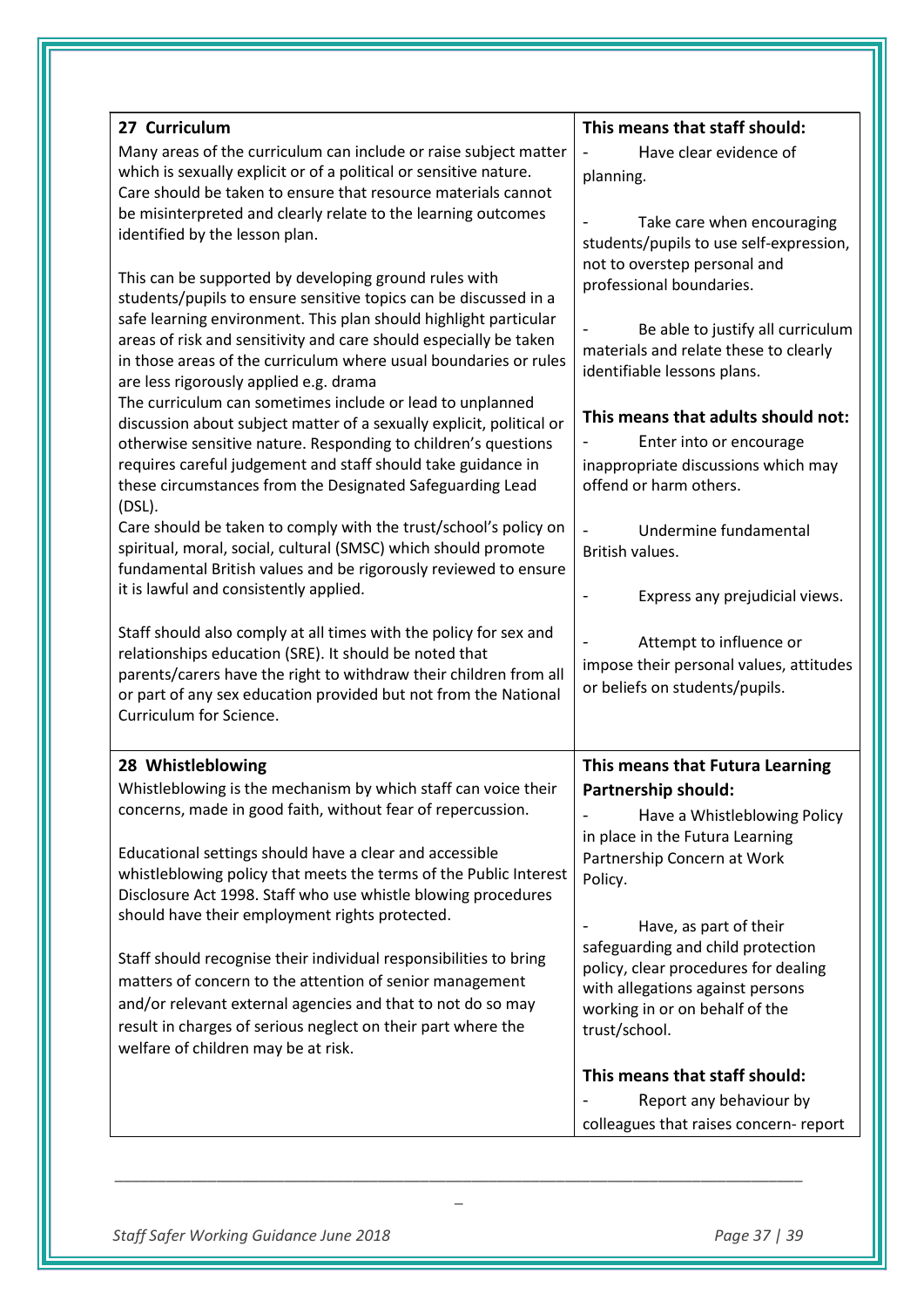| allegations against staff and volunteers<br>to their                                                                                 |
|--------------------------------------------------------------------------------------------------------------------------------------|
| manager, or registered provider, or<br>where they have concerns about the<br>manager's response report these<br>directly to the DSL. |